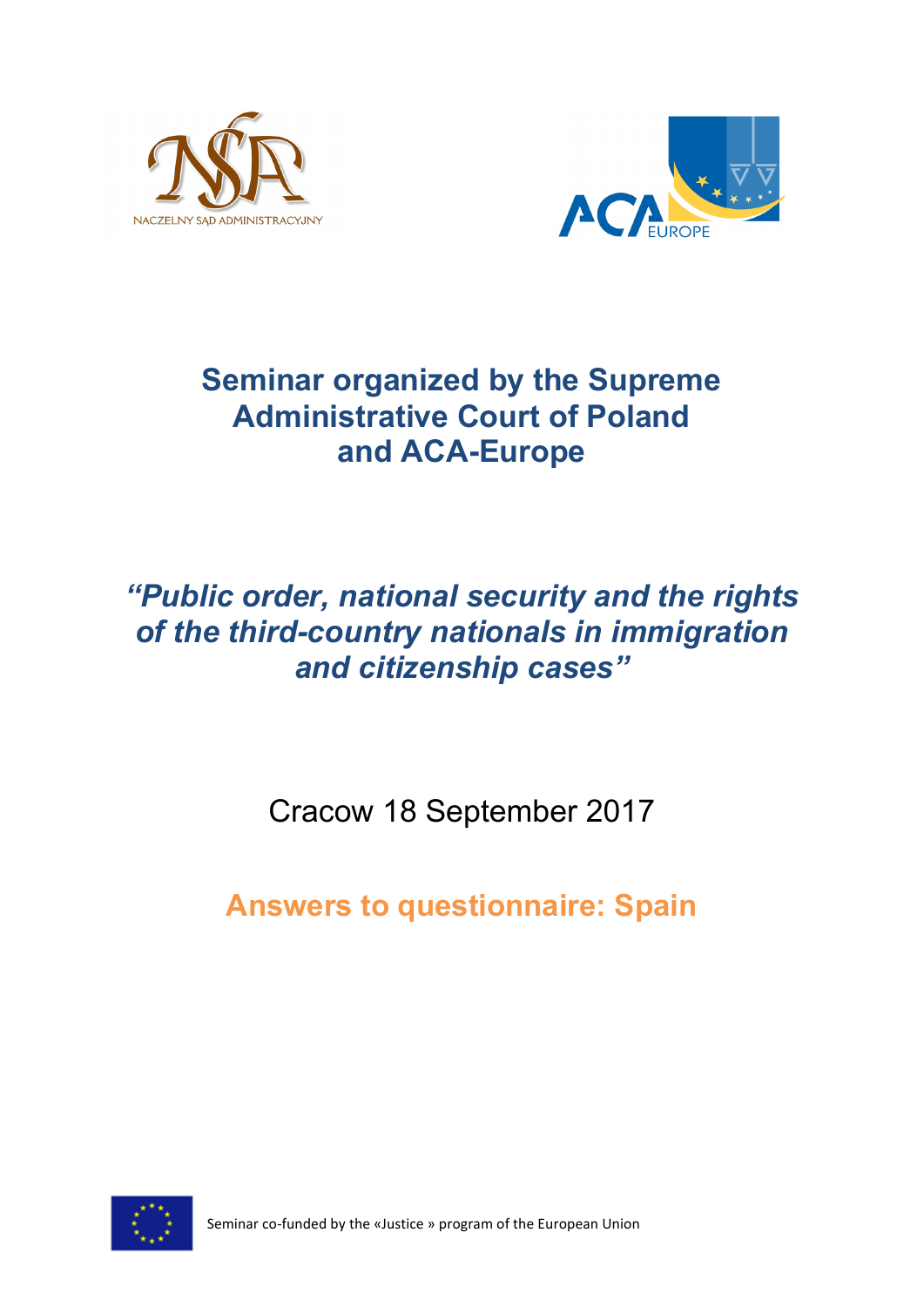## **Public order, national security and the rights of the third-country nationals in immigration and citizenship cases**

ACA seminar in Kraków (Cracow) 18–19 September 2017

### **SPAIN**

#### **I. Introduction.**

1.1. This seminar will focus on striking a balance between the rights of third-country nationals and the protection of national security and public order in immigration and citizenship cases. The most common categories of the administrative acts that are relevant to this topic are visa decisions, refusal of entry, entry bans, all types of decisions on granting a residence permit (permanent or temporary), return decisions, and decisions relating to the acquisition and loss of nationality.

1.2. The topic of this seminar does not cover the situation of refugees in cases where the procedure for international protection has not been finally completed, although the returning of unsuccessful asylum seekers is within the topic hereof. The situation of EU citizens and their family members is also not covered by this seminar, since they are not considered to be third-country nationals within the meaning of EU law. For these reasons when answering the questions please do not include information relevant to asylum seekers or EU nationals or their family members within the meaning of Directive 2004/38/EC of 29 April 2004 on the right of citizens of the Union and their family members to move and reside freely within the territory of the Member States.

1.3. Neither EU law nor the jurisprudence of the Court of Justice of the European Union (CJEU) or the European Court of Human Rights (ECtHR) give us a clear definition of public order and national security (external and internal security of the member states). It should also be noted that not one single term but instead often a number of different terms are used in relation to national security and public order. That alone may lead to a lack of consistency of judicial practice in Member States and cause confusion in terminology. For example, in Directive 2008/115/EC of 16 December 2008 on common standards and procedures in Member States for the returning of illegally present third-country nationals (referred to as the Returns Directive) in relation to an entry ban the term "a threat to public policy, public security or national security" is used, in Art. 11(3) thereof. In relation to refraining from granting a period for voluntary departure the term "a risk to public policy, public security or

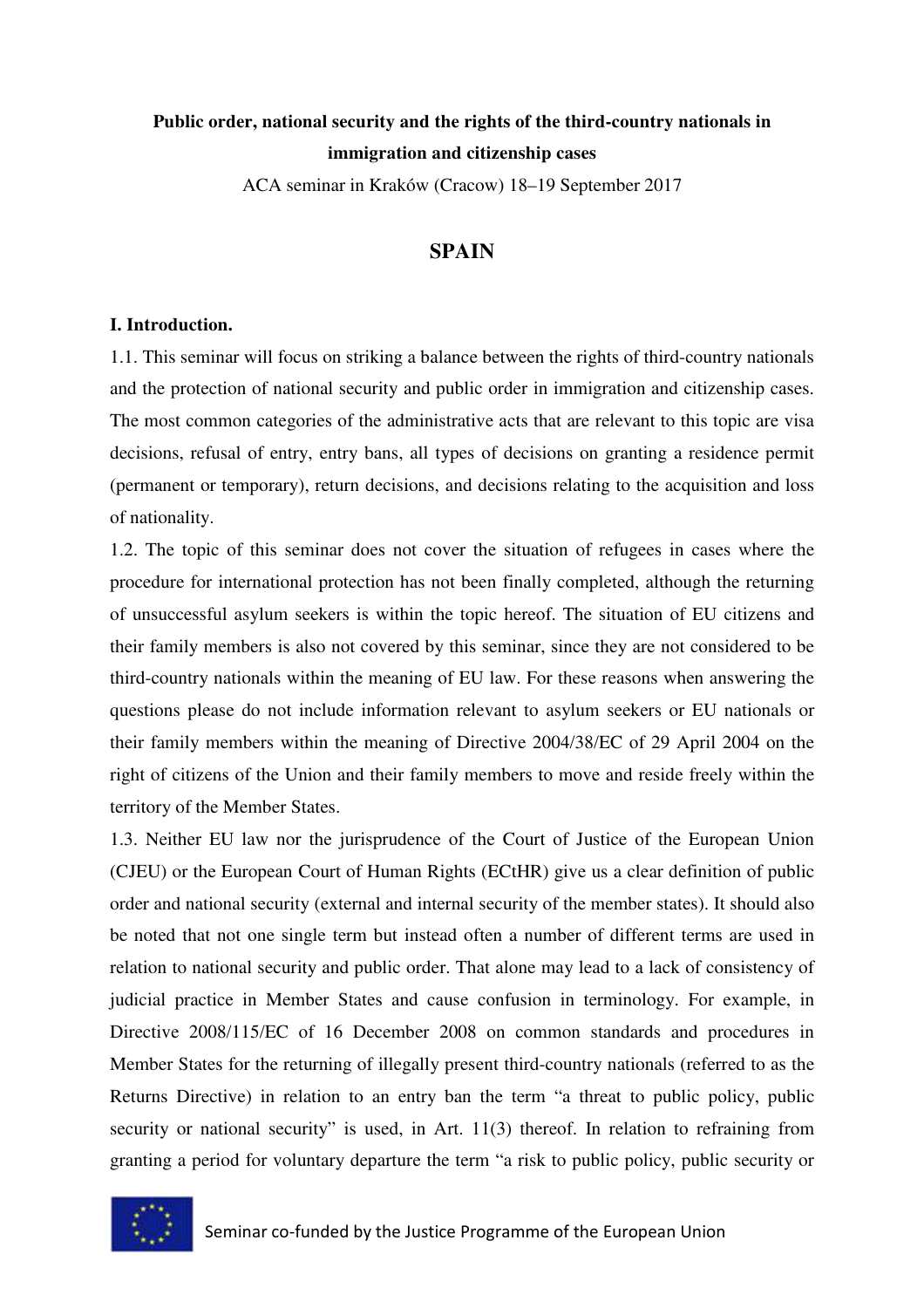2

national security" is used, in Art. 7(4), and in relation to an entry ban which is more than five years in length the term "a serious threat to public policy, public security or national security" is used, in Art. 11(2). In Directive 2003/109/EC of 25 November 2003 concerning the status of third-country nationals who are long-term residents the term "a threat to public policy or public security" is used and excludes the acquiring and maintaining of long-term resident status in a Member State, in Recital 8, Art. 6(1), Art. 9(7), Art. 17(1) and Art. 22(1)(3), and "actual and sufficiently serious threat to public policy or public security" is found in Art. 12 (1). The term "a threat to public policy or public security or public health" is used by Directive 2003/86/EC of 22 September 2003 on the right to family reunification and it is permitted to withdraw a family member's residence permit or to refuse to renew the said permit (Recital 14, Art. 6 (2) of the Family Unification Directive). On the other hand, under Art. 8 (2) of the ECHR the right to family life may be denied, inter alia on the grounds of "national security, public safety or the economic well-being of the country, for the prevention of disorder or crime, for the protection of health or morals, or for the protection of the rights and freedoms of others". The Visa Code (Regulation (EC) No 810/2009 of 13 July 2009 establishing a Community Code on Visas) allows the verification of entry conditions and risk assessments in the light of risks to the security of the Member States (Art. 21(1)) or whether a person constitutes a "threat to public policy, internal security or public health as defined in Art. 2(19) of the Schengen Borders Code or to the international relations of any of the Member States", Art. 21(3d) and Art. 32(1a vi). One of the entry conditions for third-country nationals under the Schengen Borders Code (Regulation (EU) 2016/399 of 9 March 2016 on a Union Code on the rules governing the movement of persons across borders (the Schengen Borders Code)) is to not be considered to be "a threat to public policy, internal security, public health or the international relations of any of the Member States" (Art. 6(1e)). In Decision No 1/80 of the EEC/Turkey Association Council of 19 September 1980 on the Development of the Association "grounds of public policy, public security or public health" were invoked in relation to employment and the free movement of workers of Turkish nationality (Art. 14(1)).

1.4. Along with national security and public order, the term "public health" is often used. Since the focus of the questionnaire is on public order and national security only, issues related to the public health have not been included and there is no need to present them when answering the questions.

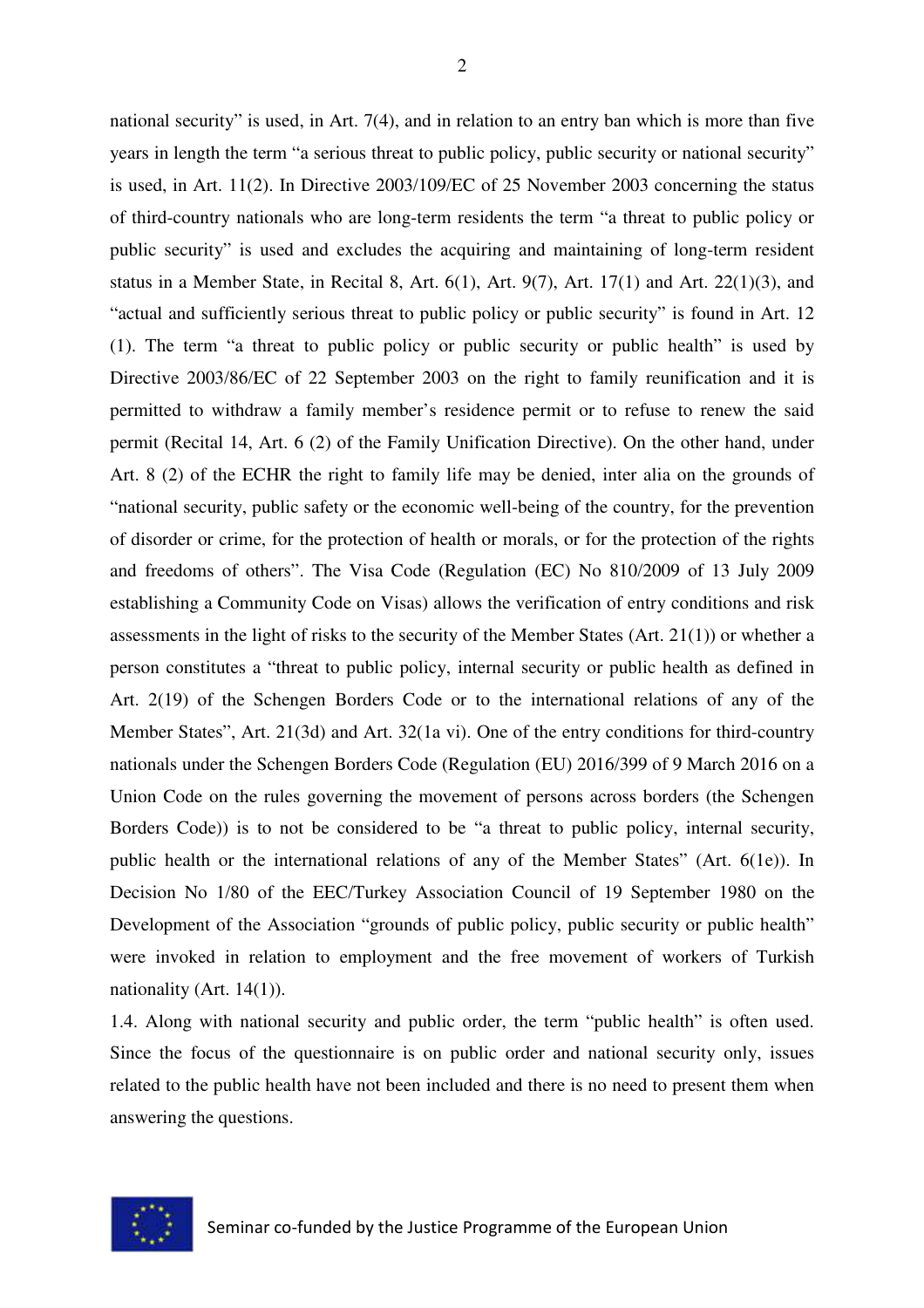1.5. There are consequences of establishing risks to public order and national security from third-country nationals in both substantive and procedural immigration and citizenship laws in Member States. Many of those derive directly from EU law. It is important to examine not only whether there is a common understanding of these concepts but also their similarities and differences and how a judge in the administrative court can strike a balance between the rights of third-country nationals and the protection of national security and public order in immigration and citizenship cases.

#### **II. Questions**

## **A. General questions. National judicial and legal framework in the field of migration of third-country nationals and in citizenship cases**.

1. What is the national legal framework in the field of immigration of third-country nationals in relation to national security and public order? Please provide in particular information on the relevant legislation, the organisation of the courts responsible for immigration cases (special tribunals, general administrative courts and others), the number of tiers of the court system and also at the administrative level, if there is a prior administrative procedure. Please give links to websites with the relevant national legislation, if available.

**The Spanish legal framework** in line with the immigration of third-country nationals, regulating, within a general scope, issues concerning national security matters as well as public order affairs, is enshrined within: *Organic Law 4/2000*, of 11 January, with respect to the rights and freedoms of foreign nationals living in Spain and their social integration (https://www.boe.es/buscar/act.php?id=BOE-A-2000-544). Royal Decree 557/2011 of April 20th, approves the Regulation of Organic Law 4/2000, on the rights and freedoms of foreigners in Spain and their social integration, after its reform by Organic Law 2 2009 (https://www.boe.es/buscar/act.php?id=BOE-A-2011-7703).

With reference to the judicial organization of the courts responsible for immigration cases, in Spain the courts and tribunals competent to decide on these matters are those dealing with general administrative litigation within the existing jurisdiction in Spain, in accordance with what is provided in Articles 6 to 14 of Law 29/1998, of July 13th, regulating the Contentious-Administrative Jurisdiction

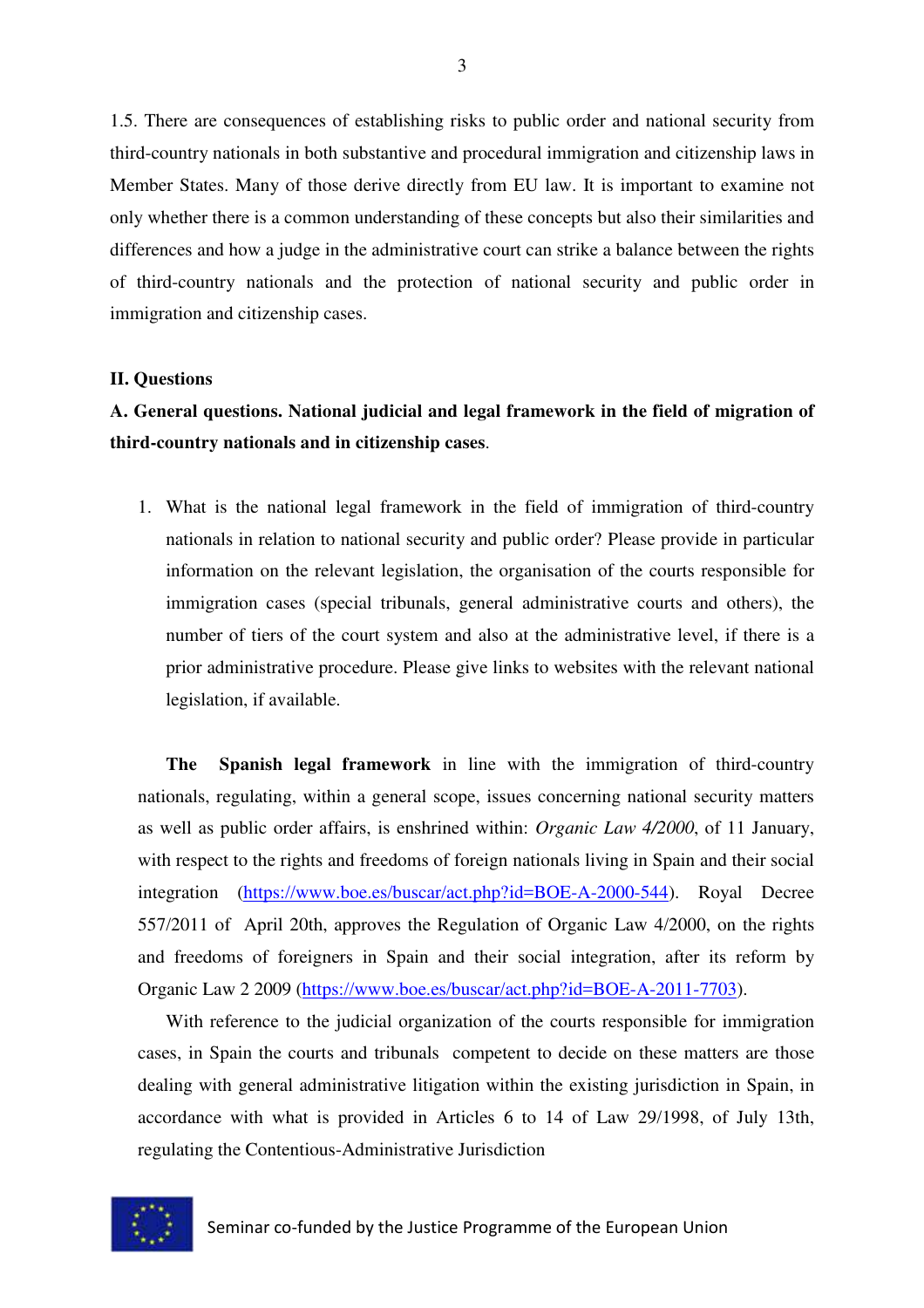( https://www.boe.es/buscar/act.php?id=BOE-A-1998-16718&p=20160422&tn=2) .

Thus, in general: it corresponds to the Contentious-Administrative Courts the knowledge in the first instance of "all the decisions that are issued in matters of foreigners by the Peripheral Administration of the State or by the competent authorities of the Autonomous Communities, (Article 8.4 of the aforementioned Law 29/1998) are decided by the Litigation and Administrative Chambers of the Superior Courts of Justice"(...) in the second instance, those appeals filed against judgments and orders issued by the Litigation-administrative Courts of Justice (...) "(Article 10.2 of the aforementioned Law 29/1998). When the administrative decision has been issued by the diplomatic mission or consular office of Spain abroad it is up to the Contentious-Administrative Chamber of the High Court of Justice to hear in a single instance the contentious-administrative appeal filed (Article 10.1.m ) of mentioned Law 29/1998). On the other hand, according to article 55.2 of Organic Law 4/2000, of January 11th:

"In cases of alleged participation in activities that are contrary to national security or which may harm Spain's relations with other countries, purposes contemplated in Article 54(1)(a), in accordance with what is established in the sanctioning procedure to be determined by regulation, sanction shall correspond to the Secretary of State for Security". These cases shall be heard in a single instance by the Contentious-Administrative Chamber of the Audiencia Nacional of the contentious-administrative, once an appeal is filed (Article 11.1.a) of the mentioned Law 29/1998. Judgments handed down in a single instance or on appeal by the Contentious-Administrative Chamber of the Audiencia Nacional and by the Contentious-Administrative Courts of the Superior Courts of Justice, are subject to appeal before the Contentious- Administrative court of the Supreme Court. In those cases provided for in arts. 86 and 87 of Law 29/1998, aiming for the Admission Section of the Contentious-Administrative Chamber of the Supreme Court agrees to give access for the appeal in question, when it has been assessed that the appeal it extends the scope for appeal to virtually all disputes and so contributes objectively to the creation of case-law.

#### There is always an **administrative procedure prior to the judicial process**.

 Aside to the contentious-administrative courts and tribunals, yet not included among the bodies that are members of the judiciary, there is the **Constitutional Court**, supreme interpreter of the Constitution and with jurisdiction throughout the Spanish territory.

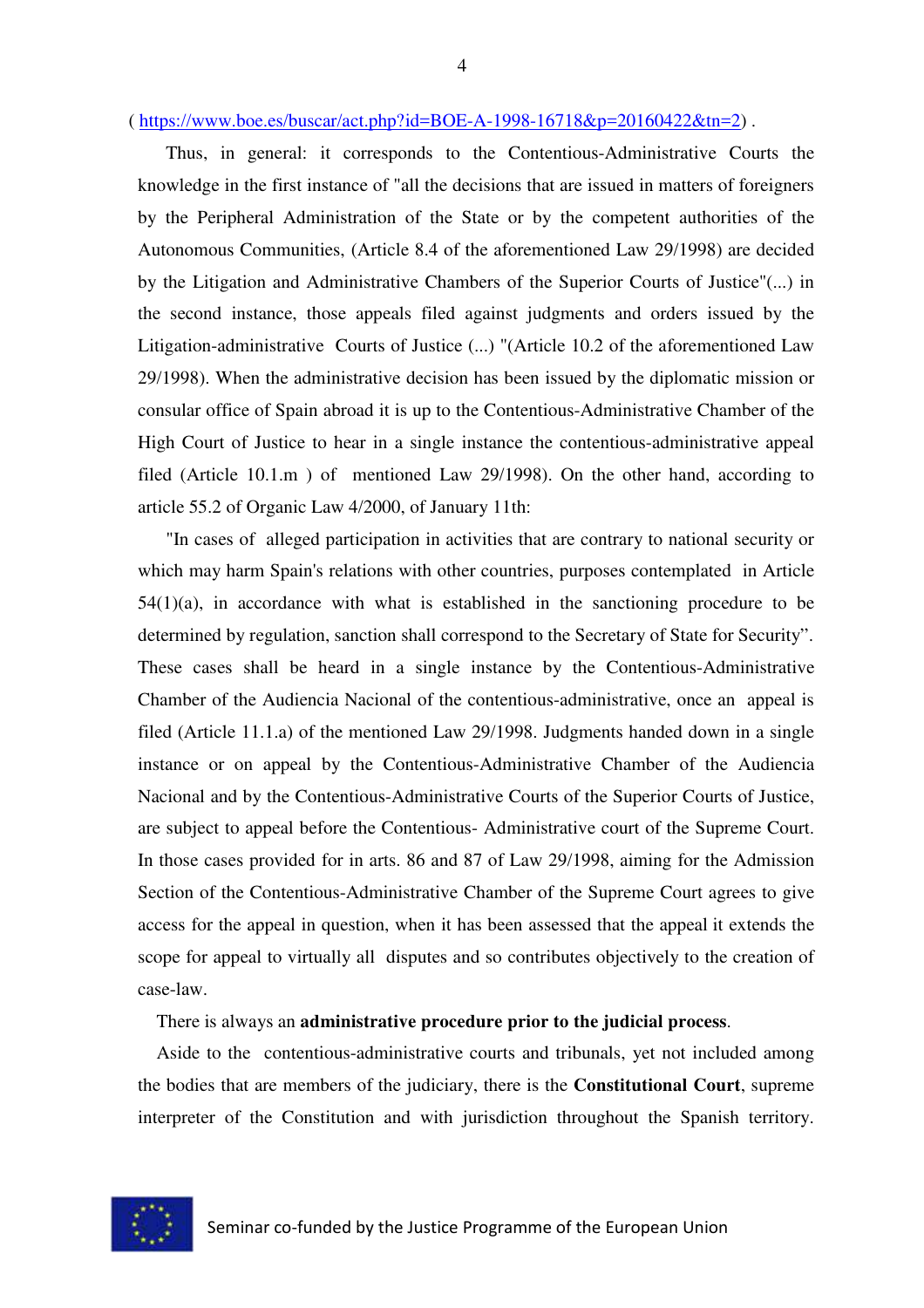Given its sphere of competence, its resolutions may affect decisions affecting the concerned case ( https://www.boe.es/buscar/act.php?id=BOE-A-1979-23709).

2. What is the national legal framework in the field of citizenship cases in relation to national security and public order? Please provide in particular information on the relevant legislation, the organization of the courts responsible for citizenship cases (special tribunals, general administrative courts and others), the number of tiers of the court system and also at the administrative level, if there is a prior administrative procedure. Please give links to websites with the relevant national legislation, if available.

 The **Spanish legal framework** on nationality issues is outlined in general terms in the Spanish Civil Code, within articles 17 to 28. One of the possible ways to acquire Spanish nationality is by residence in Spain (regulated in Articles 21, paragraphs 2, 3 , 4 and 22 of the Civil Code) by means of a concession granted by the Minister of Justice, which may deny it for reasons of public order or national interest. (Article 21.2 of the Civil Code).

https://boe.es/buscar/act.php?id=BOE-A-1889-4763&p=20151006&tn=1#tprimero

 As regards the judicial organization, the jurisdiction to hear appeals against a decision denying the granting of Spanish citizenship by residence (among other reasons, for reasons of public order or national interest) corresponds to the Contentious-Administrative Chamber Of the National Court, in a single instance (article 11.1.a) of Law 29/1998). Their judgments (dictated in a single instance, as is the case, or on appeal) may be appealed before the Administrative Court of the Supreme Court, in the cases provided for in arts. 86 and 87 of Law 29/1998, provided that the Admission Section of the Contentious-Administrative Chamber of the Supreme Court agrees to introduce the appeal in question, when assessing that it has an objective interest rate for the creation of case law.

#### https://www.boe.es/buscar/act.php?id=BOE-A-1998-16718&p=20160422&tn=1#a6

#### There is always an **administrative procedure prior to the judicial process**.

 Aside to the contentious-administrative courts and tribunals, yet not included among the bodies that are members of the judiciary, there is the **Constitutional Court**, supreme interpreter of the Constitution and with jurisdiction throughout the Spanish territory. Given its sphere of competence, its resolutions may affect decisions affecting the concerned case ( https://www.boe.es/buscar/act.php?id=BOE-A-1979-23709).

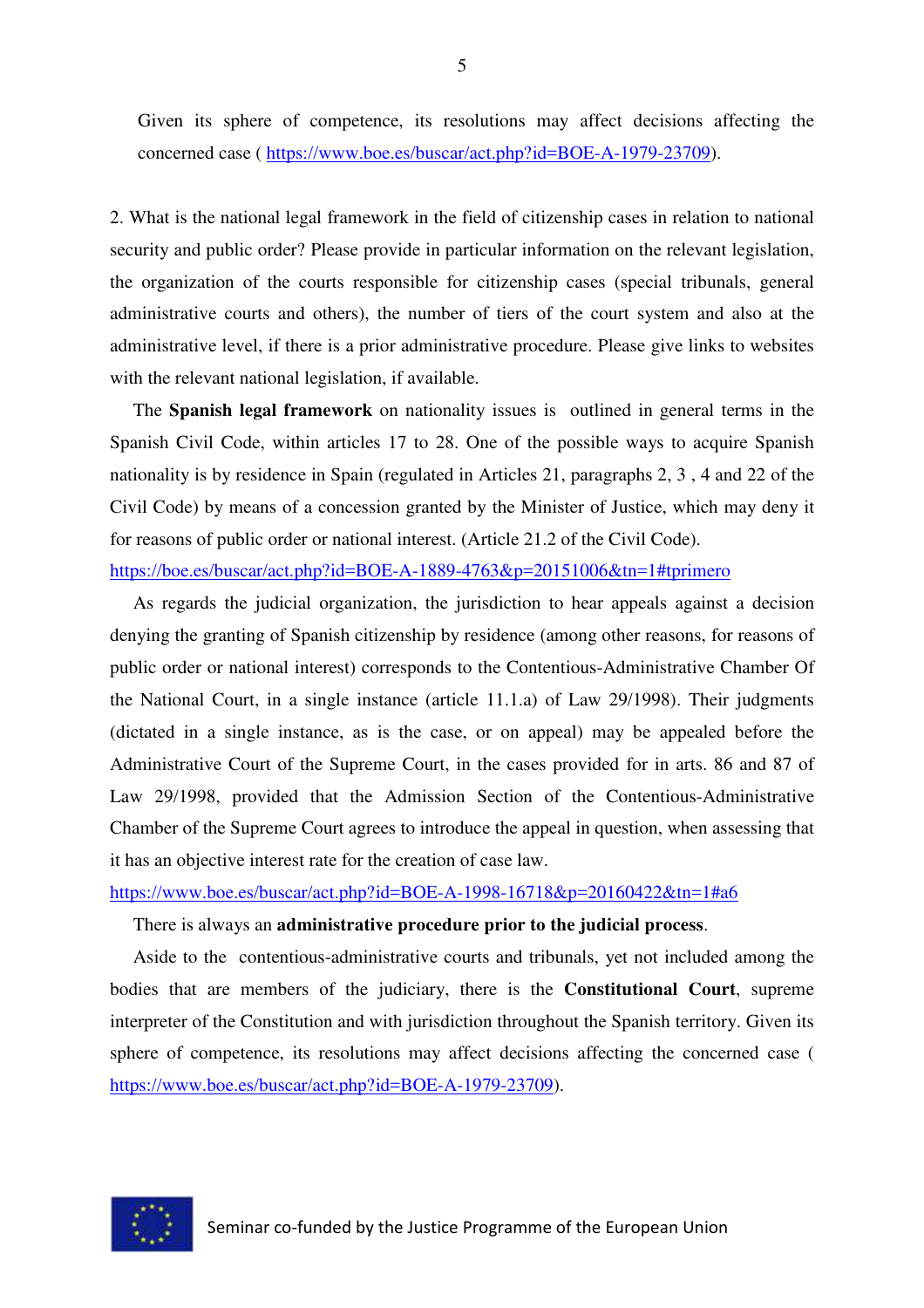3. Please give the number of immigration and citizenship cases brought before the courts in 2016 (1 January to 31 December 2016) involving third-country nationals (please exclude cases concerning EU nationals and refugees). Please provide separately information on the number of cases brought before the court of last resort (the Supreme Administrative Court) and before the lower courts. If possible, please provide information on the percentage of cases in which grounds related to national security and public order were decisive. Are cases in which issues related to national security and to public order have to be considered registered with the court separately and are they given priority when listed for hearing?

Taking note of the data provided by the General Council of the Judiciary, "Detailed report of Justice Data given by Year 2015" (since the data for 2016 are still pending): it was 1031 the number of **foreign affairs** entered in the **Administrative Litigation Chambers of the Superior Courts of Justice in 2015** while the number of foreign affairs entered in the **Contentious-Administrative Courts in 2015** was 22.177. The information available does not provide information on whether these matters affect only third-country nationals or also nationals of the UE or the distinction on which percentage issues of public order or national security were decisive, perhaps because they do not receive a separate registration, nor do they receive priority either in their processing or in their indication. The number of **nationality cases entered in the Contentious-Administrative Chamber of the National Court** can not be found, since the statistics published by the General Council of the Judiciary do not refer specifically to this matter. And, taking into account the data used in the internal application of Minerva, **the number of cases entered in the Contentious-administrative Chamber of the Supreme Court in matters of foreigners (and nationality) in 2015 was 551 and in the year 2016 was 457.** 

4. Briefly describe the judicial procedure in **immigration cases** in your country. Please address in your answer, *inter alia*, the following questions:

a. Are there any differences in the judicial procedure between immigration cases and other administrative cases?

b. Do the elements of national security and public order make procedures in immigration cases involving the issue of national security and public order different

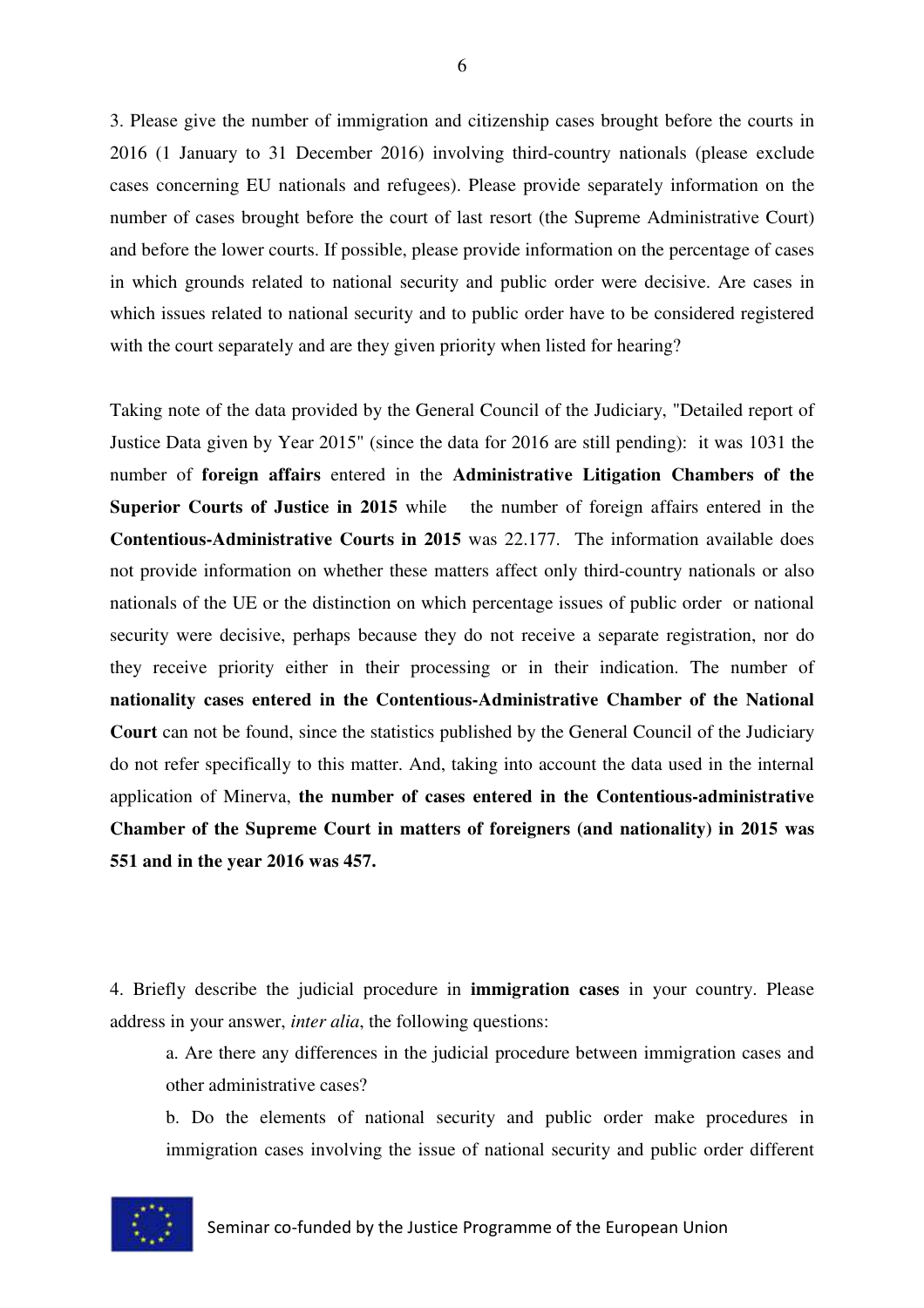from the procedures in immigration cases in which an issue related to national security and public order does not exist?

c. What is the power of the judge of a first instance administrative court, in particular is he/she limited to control legality (conformity with law) of the challenged administrative decision or is the role of the judge broader and the judge has the power not only to quash an administrative decision but also to change it (judgement on the merits) and is it a judicial review *ex nunc* or *ex tunc*?

d. What is the power of the court of the last resort? Please indicate which court that is (the Supreme Administrative Court, the Supreme Court or the Council of State or another court).

e. Can a party in every immigration case apply for his/her appeal to be heard by the Supreme Administrative Court or is in some situations that right excluded or restricted (e.g. is leave required)?

5. Briefly describe judicial procedure in **citizenship cases** in your country. Please address in your answer, *inter alia*, the following questions:

a. Are there any differences in the judicial procedure between citizenship cases and other administrative cases?

b. Do the elements of national security and public order make the procedure in citizenship cases involving the issue of national security and public order different from the procedure in citizenship and immigration cases in which an issue related to national security and public order does not exist?

c. What is the power of the judge of a first instance administrative court, in particular is he/she limited to control legality or is the role of the judge broader and then judge has the power not only to quash an administrative decision but also to change (reform) it (judgement on the merits) and is it a judicial review *ex nunc* or *ex tunc*?

d What is the power of a judge of the last resort court? Please indicate which court that is (the Supreme Administrative Court, the Supreme Court or the Council of State, or another court).

e. Can a party in every citizenship case apply for his/her appeal to be heard by the Supreme Administrative Court or is in some situations that right excluded or restricted (e.g. is leave required)?

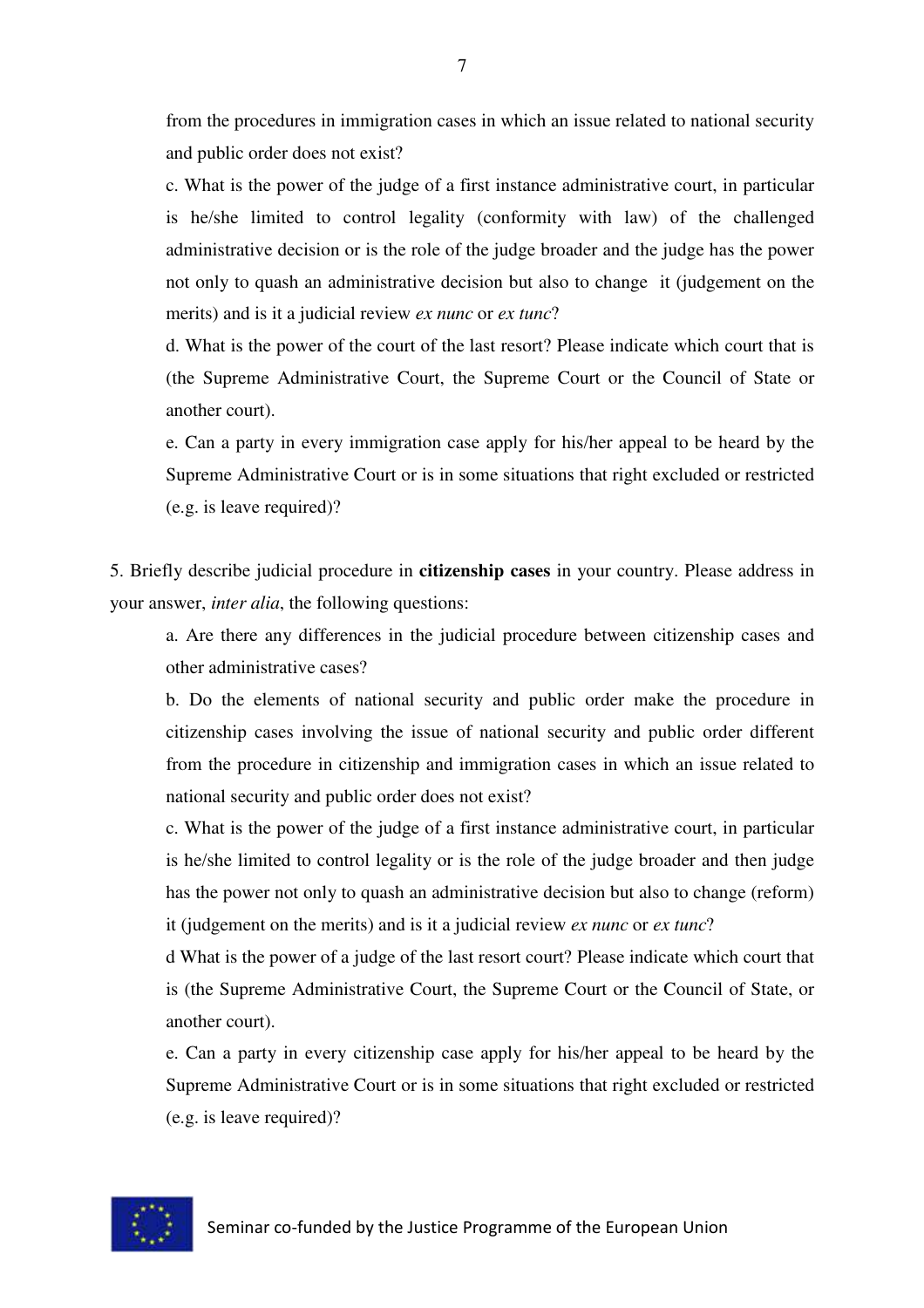The answer to questions 4 and 5 is a joint response, since in Spain the differences of proceedings of the judicial procedure in first or single instance are not determined in terms of alien affairs or nationality questions. Thus, **the general rule for the initiation of judicial proceedings dealing on first instance or deciding in single instance** (we have already seen that the Litigation and Administrative Chambers of the Superior Courts of Justice adopt their decisions in a single instance when dealing with alien citizens issues and that Litigation-Administrative Chamber of the National Court (Audiencia Nacional) dictates in a single instance denegatory resolutions banning the grant of Spanish citizenship in a regular **ordinary procedure** (articles 43 to 77 of Law 29/1998, of July 13, regulating the Contentious Administrative Jurisdiction). On the other hand, **the Contentious-Administrative Courts decide in the first instance on matters within their competence that are raised by aliens by the abbreviated procedure** (article 78 of Law 29/1998).

### **Briefly, the scheme that follows depicts each of these procedures:**

**Ordinary procedure** (eminently written): act of interposition (usually a "written application to initiate proceedings") - examination of the formal correction of the act of interposition and rectification, where appropriate - publication of the notice of interposition, request for the Administration to create an Administrative file and to summon the interested parties - in their case, a writ of inadmissibility *in limine litis* of the appeal - demand and response -evidences - if applicable, written opinion or conclusions - judgment or other form of termination of the procedure (withdrawal, acquiescence, recognition by the sued administration of the applicant's claims or agreement between the parties).

**Abbreviated procedure** (mainly oral proceedings): demand (written) - if admitted, transfer to the defendant, summons to a court hearing and request to the Administration for the remission of the administrative file - usually seen, with examination of evidences, if pertinent.

Next, we will **answer the questions listed under (a) through (e) in questions 4 and 5 in a joint response:**

a) **There are no differences** in the initiation of proceedings of the corresponding judicial procedure (as described briefly above) due to the fact that the issued administrative decision challenged versed in immigration / nationality

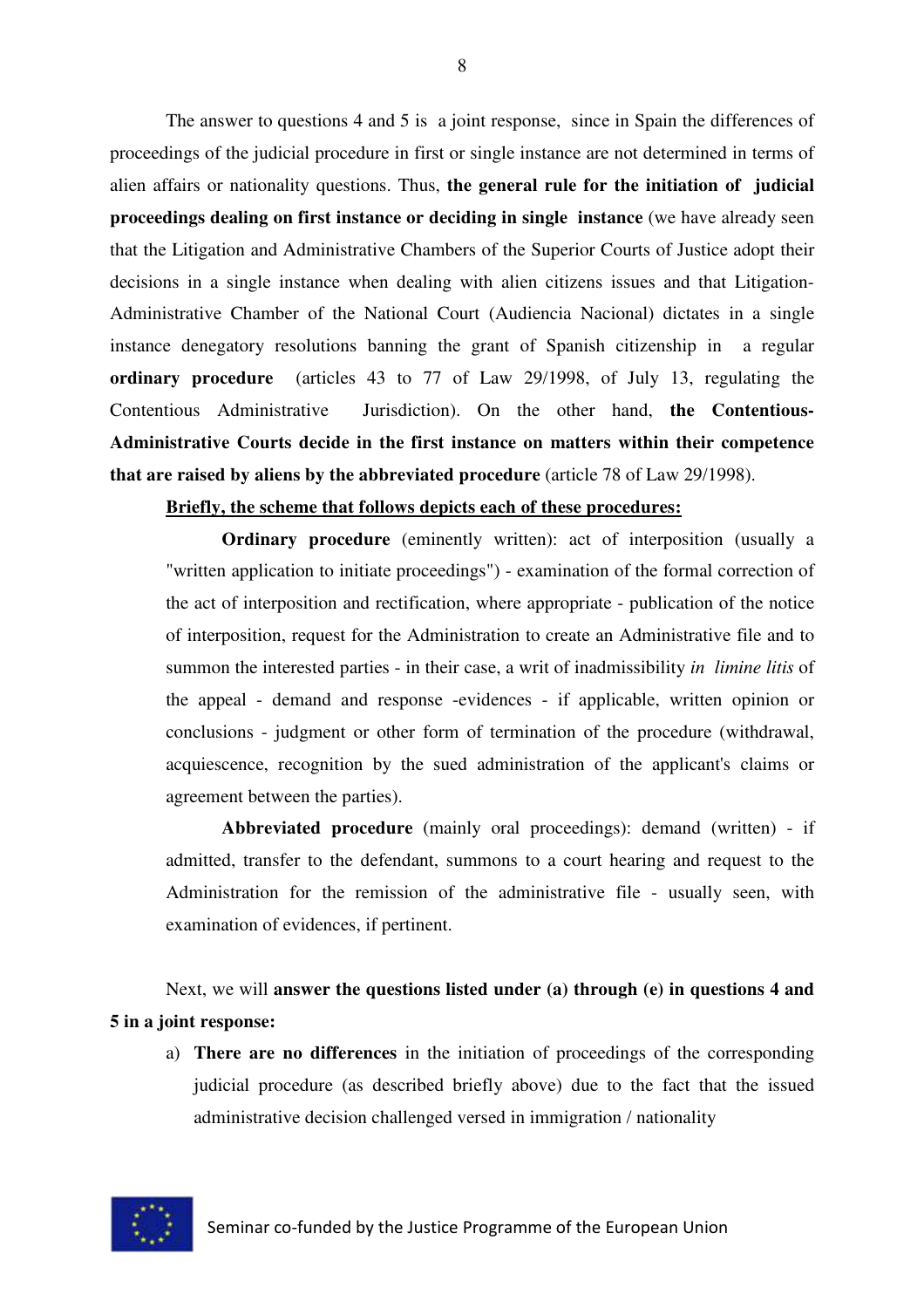- b) **There are also no differences** in the proceedings of the corresponding judicial procedure by the mere fact that the elements of public order or national security are involved. Although there is a legal provision that, by reasoned resolution of the court, based on exceptional circumstances, preference may be given to the hearings in certain matters, which, being conclusive, may be preceded by the others whose date had not yet been designated. (Article 63.1 of Law 29/1998, of July 13th, regulating the Contentious-Administrative Jurisdiction).
- c) Synthetically, **the elements that characterize the contentious-administrative jurisdiction in Spain are the following**: 1) it exercices control over the activity of the Administration (previous budget of the contentious-administrative process); (2) the contentious-administrative courts supervise the administrative activity from the parameter of legality, reason why article 71.2 of Law 29/1998 provides that: "The courts can not determine how to draft the principles of general provision replacing those which annul or can not determine the discretionary content of acts annulled. "; (3) nevertheless, such supervisory work is carried out in a plenary session, that is to say, that the judicial pronouncement is not merely an annulment of administrative action, since the applicant's claim does not have to be limited to requiring the annulment of the act or illegal provision and can be extended to the "recognition of an individualized legal situation and the adoption of appropriate measures for the full restoration of it", ex Article 31.2 of Law 29/1998, if such legal situation enjoys normative support; And 4) the contentious process is subject to the operative principle, although the court may introduce new elements in the process, but submitting them before the parties (articles 33.2 and 3 of Law 29/1998). In short, the Contentious-Administrative Court or Court that decides in the first or single instance of the appeals filed in matters of alienation or nationality may annul the contested administrative decision and declare the right of the claimant to be granted a certain situation with a legal basis. In principle, the effects of this statement are ex nunc; But if the nullity of the administrative resolution is full, the effects are ex tunc.

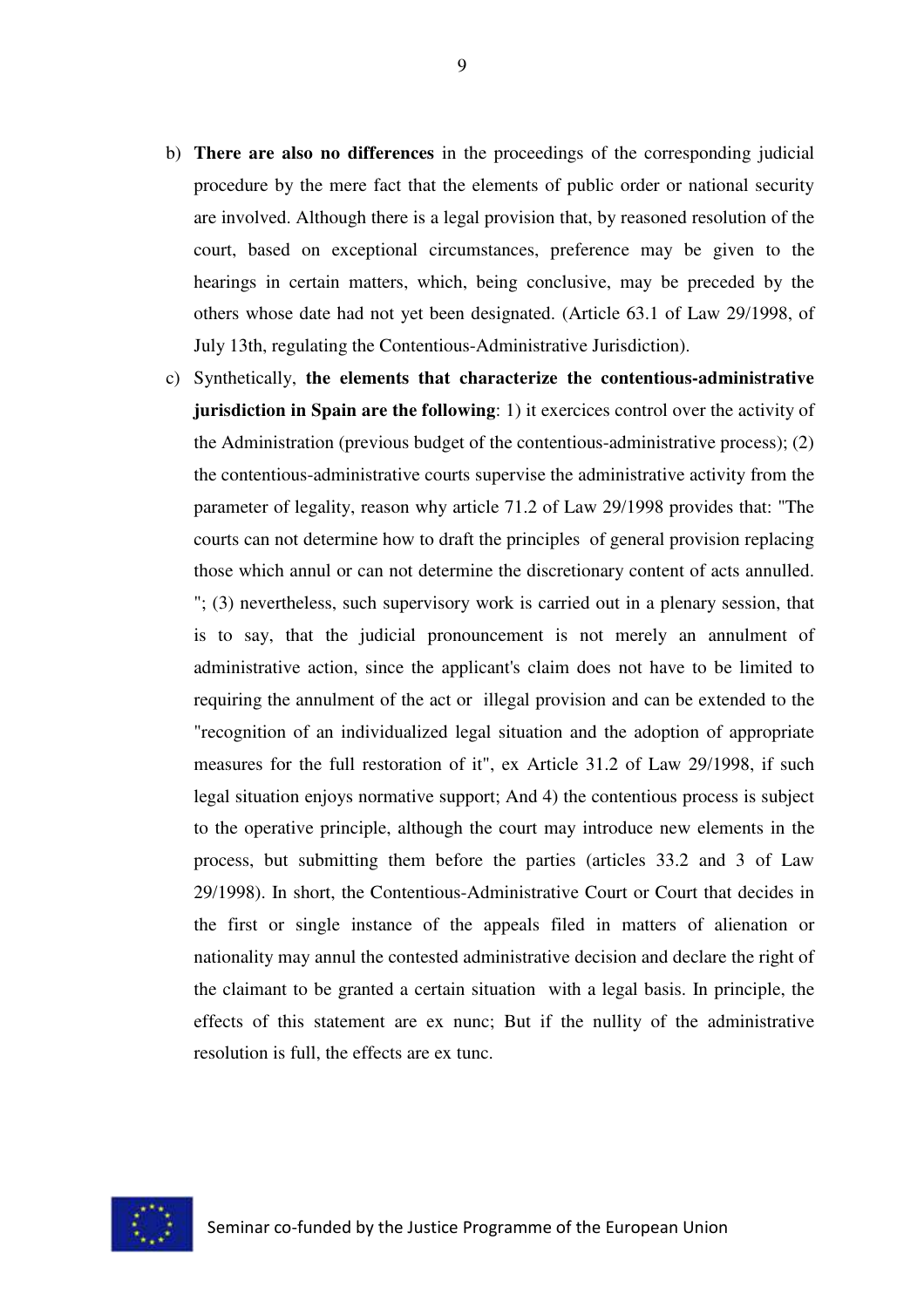d) In the case of Spain, the final judicial instance is constituted by the Supreme Court, one of whose Chambers - the Third - is competent in contentiousadministrative matters. It decides in a single instance some directly placed before the Court action appeals, appeals in cassation, and corresponding complaint proceedings and motions for review of final judgments issued by the Litigationadministrative Courts of the Superior Courts of Justice, the National Court and of the Supreme Court. In the case of the contentious-administrative appeal, the existing legal regulation has received an important modification under Organic Law 7/2015, of July 21st, and is currently regulated in articles 86 to 93 of Law 29/1998 ( Whose entry into force occurred on July 22nd, 2016). We have already seen, in answering questions 1 and 2, that, with respect to the matters now concerned with immigration and nationality, the judgments and orders handed down by the Litigation-Administrative Chambers of the Superior Courts of Justice, that the judgments and orders handed down in a single instance by the **Contentious-Administrative Chamber of the Audiencia Nacional,** are subject **to appeal to the Contentious-Administrative Chamber of the Supreme Court**, in the cases provided for in Arts. 86 and 87 of Law 29/1998, provided that the Admissions Section of the Contentious-Administrative Chamber of the Supreme Court, invoking a specific violation of the legal system, whether procedural or substantive, or by virtue of jurisprudence, agrees to admit it. To process the cassation appeal in question, **it must have an objective cassational interest for the creation of case-law, as this is the cornerstone of the current regulation when assessing the admission of an contentious-administrative appeal in Spain.** As a proof of this, the *writ of admission* of the appeal will specify the question or issues in which it is understood that there is objective interest and identify the legal norm or rules that will be interpreted in principle, without prejudice to the judgment to be extended to others if required by the debate finally settled in the appeal (Article 90.4 of Law 29/1998), and the decision delivered in the sentence, if the Court would hand out one ""Shall determine the interpretation of those **State rules** or those established or clear in those of the European Union on which, in the writ of admission to proceedings, the pronouncement of the Supreme Court was considered necessary. And, in accordance with it and the other applicable rules, **it will resolve the issues and claims deduced in the process,** 

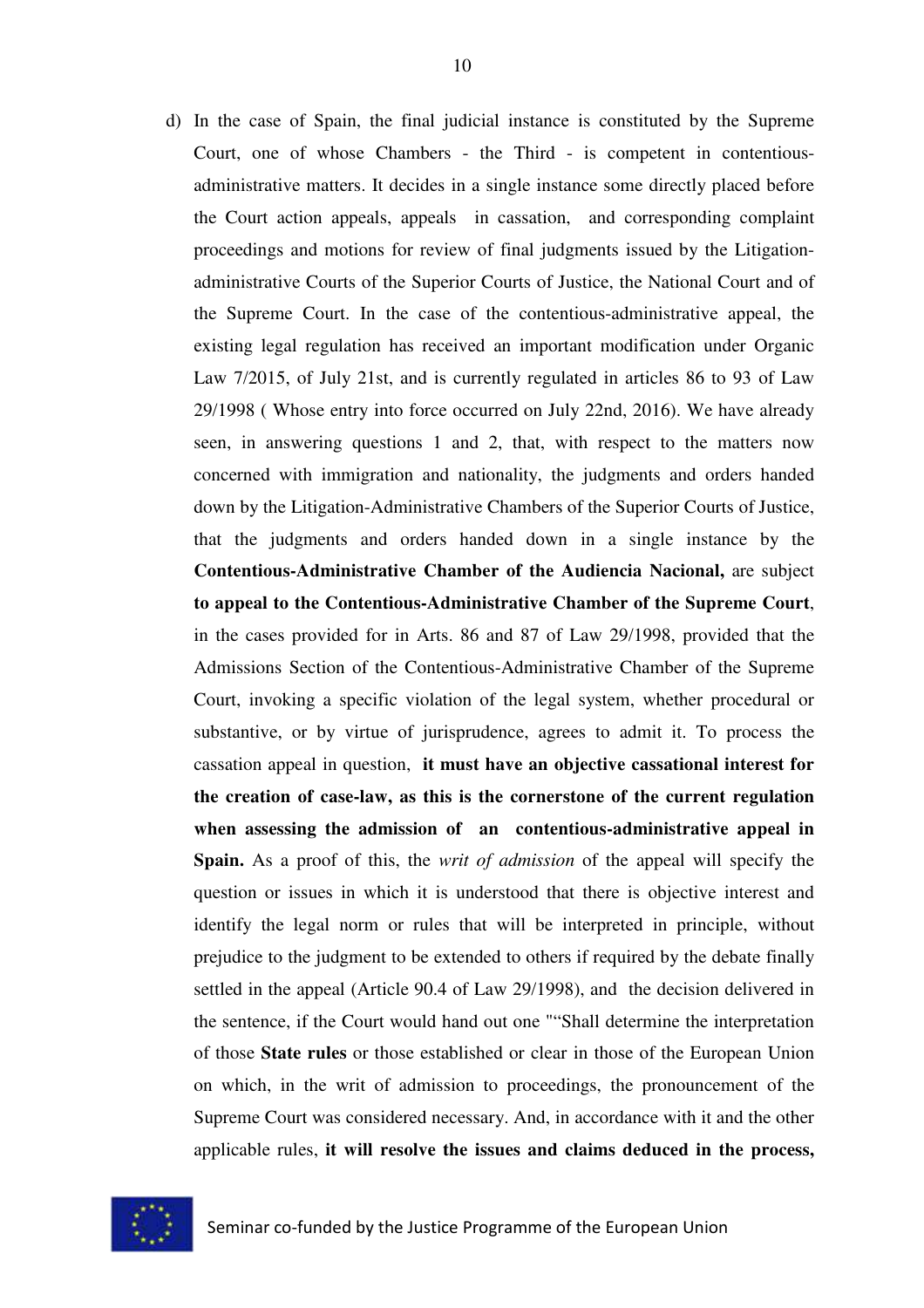**canceling the judgment or order under appeal, in whole or in part, or confirming them**. It may also, when its necessity is justified, **order the retroaction of actions** to a certain moment of the procedure of instance to follow the course ordered by law until its completion. [...] In the resolution of the specific legal dispute that is the subject of the proceedings, the Supreme Court may include in the facts admitted as proven by the Board of Appeal those that, omitted by it, are sufficiently justified according to the proceedings and which are necessary to assess the alleged infringement of the rules of law or case-law, including misuse of powers. [...] '(Article 93 of Law 29/1998).

e) **Legitimally entitled to lodge an appeal before the Contentious-Administrative Chamber of the Supreme Court are "**those who were parties to the proceedings, or should have been." (Article 93 of Law 29/1998).

#### **B. Substantive issues. The notion of public order and national security.**

6. Does the national law in your country define such terms such as "public order", "national security" or other terms that play a similar role in immigration and citizenship cases and aim to protect those values? Please quote definitions of such terms if possible. If those terms have been defined in case law only, please explain how they are understood in jurisprudence.

 There is no legal definition of terms such as "public order" or "national security" in matters of alienation or nationality. The case-law of the Supreme Court has been pronounced in relation to such concepts.

Thus, in cassation appeals in which the administrative decision initially challenged before the National Court consisted in a denial of the application for acquisition of Spanish citizenship by residence "for reasons of public policy or national interest" (presumed case, as we have already seen in response to question 2, article 21.2 of the Civil Code), the Supreme Court has repeatedly pointed out that it is not a responsability of the Administration to provide exhaustive details on the activities of the Security Forces that may compromise the outcome of investigations in progress, but merely to provide a minimum of data on the reasons for the decision, in order to enable the appellant to articulate his/her defense against them, and allow the Court toverify and conform to the legality and rationality that must guide the exercise of administrative powers; In addition, this case law considered that, for the purposes concerned,

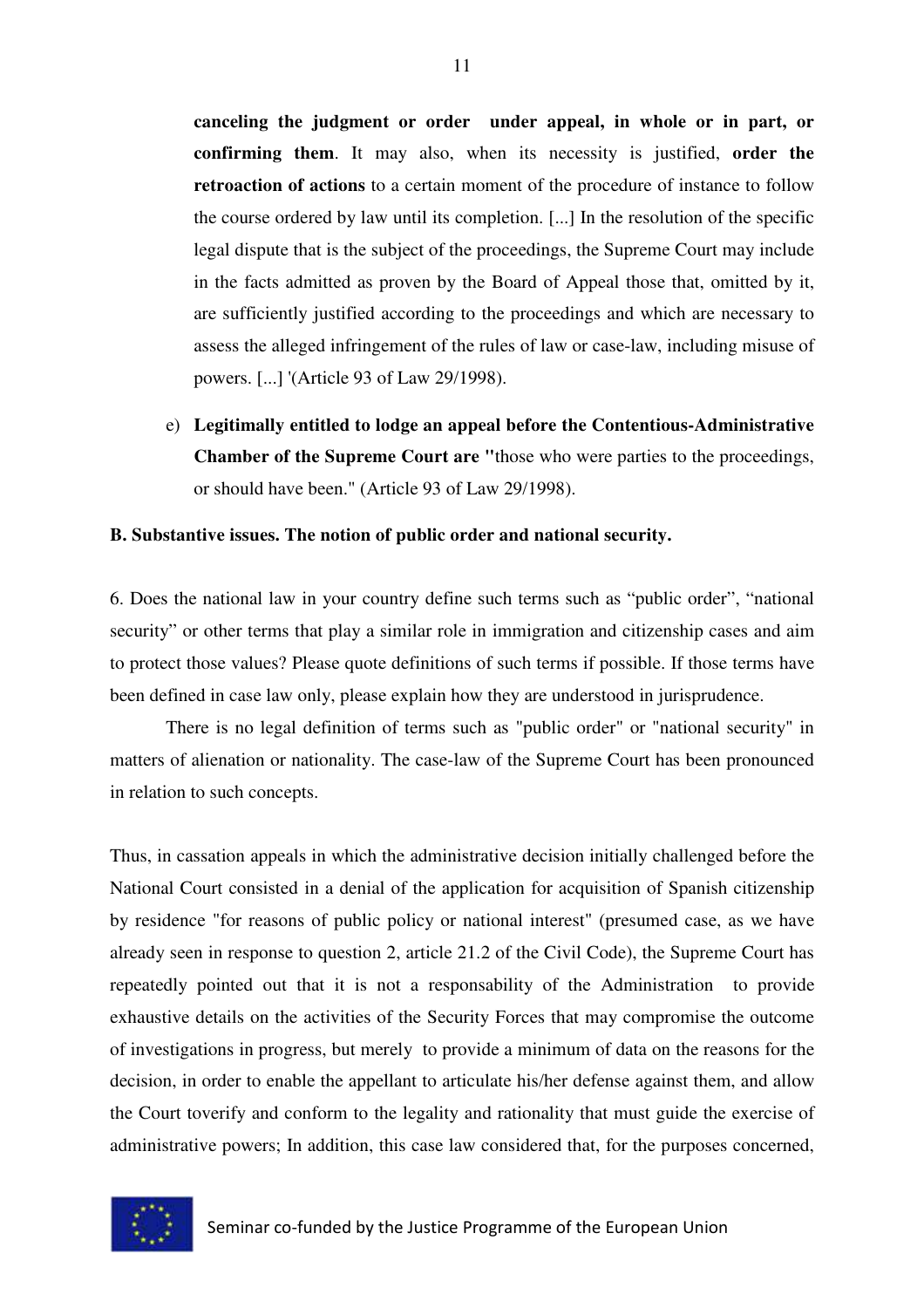the invocation of the "reserved" nature of the CNI's reports was not admissible under Law 13/1968 of April 5th, Official Secrets. In this sense, judgments of July 4th, 2012, RC 5251/2009, of October 17th, 2011, RC 4776/2009, and of May 26th, 2014, RC 4736/2011; As well as judgments of June 20th, 2011, RC 4517/2008 and of October 24th, 2011, RC 5257/2009, although in these last two cases it was found that the Administration did provide such minimum data on the determinant reasons for their decision, which had allowed the appellant to articulate his/herdefense against them. Likewise, the judgment of 3rd June 2016, RC 149/2015, considered, in the case examined by it, that the two reports in the file did offer this minimum and essential concretion to consider justified the administrative decision appealed, "given the nature of the investigations - prevention of jihadist terrorism - it is unlikely that such reports would be required to provide ampliatory or more specific information that would not compromise anti-terrorist action."

In an act of expulsion agreed by the Secretary of State for Security after the the Commission observed a very serious infraction involving participation in activities contrary to national security or detrimental for Spain's relations with other countries (provided for in Article 54 (1) (a) of Organic Law  $4/2000$ , dated  $11<sup>th</sup>$  January, the Supreme Court found that: "The Court conducted the survey of the contested judgment, and appreciated the existence of sufficient evidence to charge the presumption of innocence (FD 6º), between them, the report denounces the works completed in the criminal case (...), followed in the Central Court of Instruction No. 1 of the National Court, the arrest warrant, the tax report and the provisional dismissal order. From this evidence, the Chamber of Appeal considered that sufficient evidence had been provided in the file to assess the existence of conduct in the appellant, which appears incardinated within a group of jihadist ideology, which by its very nature may be extremely serious for national security, as it is conducted and directed at the indoctrination and recruitment of people in the realm of an ideology being involved in the generation of violent acts of well-known terrorist character. They were getting to move to Algeria for integratedly reunite the organization, an objective that was not consummated, returning to Spain, where the defendant continued his radical activity through Facebook where he expressed his desire to become a martyr for the cause (global jihad). The judgment under appeal does not allow the presumption of innocence to be considered for being breached, after the results of the investigation, and the Court reasonably and consistently concluded that there was sufficient

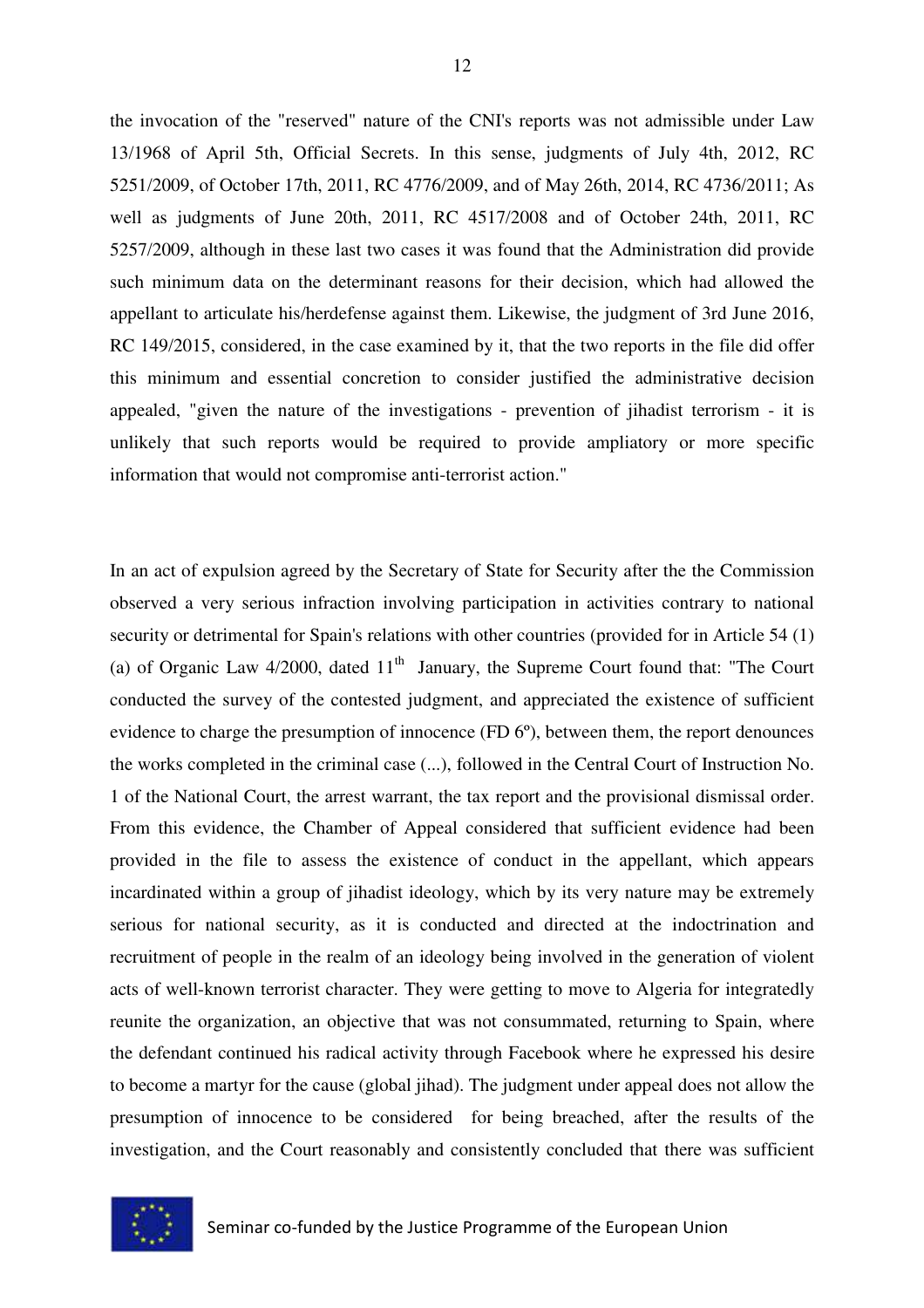evidence to assess the conduct that led to the expulsion agreement from the national territory. "(Judgment of November 8, 2016, RC 164/2016).

In the area of asylum, the Supreme Court ruling of May 30th, 2014, RC 3511/2013, dealt with a case of revocation of asylum granted to a foreign citizen, because of the declarations and acts of the latter in a strongly critical sense and even offensive towards the Muslim religion and those who profess it. The judgment values and weighs the content, scope and limits of the right to freedom of expression in relation to freedom of religious beliefs, and analyzes the projection that declarations and acts of the interested party may have for the protection and safeguard of interior and exterior security, of the nation and its citizens. A careful review is made of State and European case law in relation to these fundamental rights, and it concluded that "... according to these jurisprudential guidelines, we reject that the decision of the Board of Appeal can be characterized as constituting an unlawful interference in the protected area of the right to freedom of expression, guaranteed by Article 20th of the Constitution, and Article 10th of the European Convention for the Protection of Human Rights and Fundamental Freedoms, since confirmation of the legal validity of the resolution of the Minister of the Interior of 21st December 2012, which revoked refugee status to [...],based on the appreciation that there are good reasons to put an end to the international protection granted, taking into account the significant degree of danger to security activities of the holder of the right of asylum, which have the obligation of the State to preserve the peace, freedom, coexistence and security of its citizens, and to guarantee the juridical assets that underpin the collective life in Democracy. "

7. Has the meaning of the terms "public order" and "national security" evolved in case law in recent years? In particular, are both terms given wider comprehension in comparison to their scope in the past, and does a broader meaning result in them covering current situations that were unlikely to have constituted a risk to public order and national security in the past? Is this evolution a result of the jurisprudence of the ECtHR or the CJEU?

 The question has been partly answered by answering number 6. Perhaps it is not possible to speak of an extension of the meaning of the concepts of "public order" and "national security" in Supreme Court jurisprudence, since they are not defined as such as in the abstract, but must be definied with a different sensitivity when it comes to assessing their

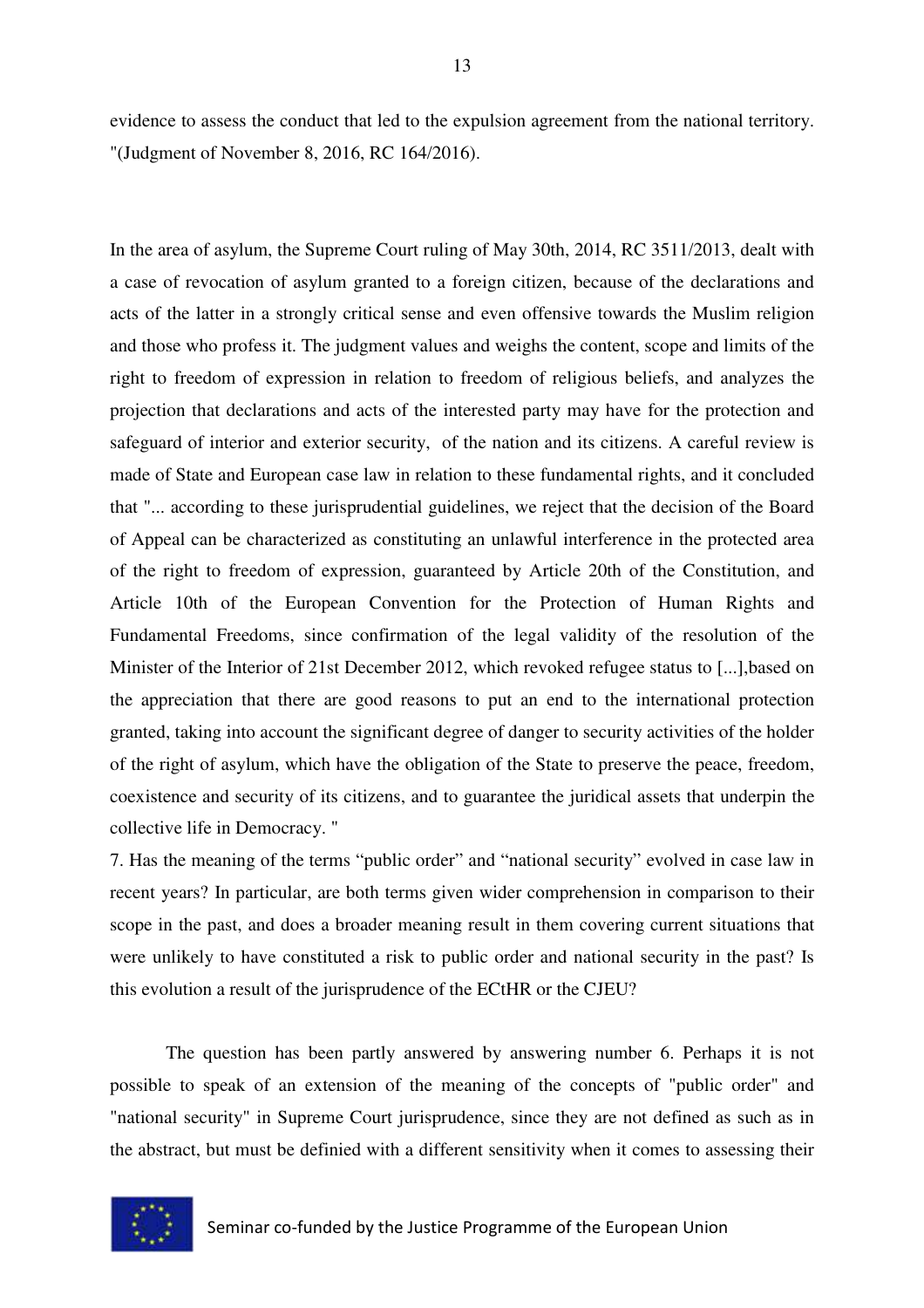concurrence in the particular case examined and always taking into account the specific circumstances in each case.

8. Does risk to public order and national security constitute grounds in your national law for refusing to allow a third-country national:

a. to enter the territory of your state; Sí. El artículo 4.1 del RD 557/2011 establece que: "The entry of a foreigner into Spanish territory shall be conditional on compliance with the following requirements: g) Not to pose a danger to public health, public order, national security or international relations of Spain or other States with which Spain Has an agreement in that sense. "But article 4.2 of RD 557/2011 dictates that" The General Commissioner of Aliens and Borders may authorize the entry into Spain of foreigners who do not meet the requirements established in the previous section when there are exceptional reasons of humanitarian nature, public interest or fulfillment of commitments acquired by Spain. In these cases, a decision will be taken abroad to prove the authorization of entry for any of these causes. "In addition, in the event that an expulsion has already been agreed, and insofar as expulsion entails the prohibition of entry into Spanish territory (usually with a maximum of 5 years), there is a legal provision that "Exceptionally, when the foreigner poses a serious threat to public order, public safety, national security or public health , a period of prohibition of entry of up to ten years may be imposed "(Article 58.2 of Organic Law 4/2000).

b. to stay for 90 days in any 180-day period (short stay);

Article 30.1 of RD 557/2011 states that: "The procedure and conditions for the issue of uniform visas and limited territorial validity shall be governed by European Union law."

c. to be granted resident permits (temporary or permanent);

Article 32 (1) (a) (vi) of Regulation (EC) No 810/2009 of the European Parliament and of the Council of 13th July 2009 establishing a Community Code on Visas, which provides that the Visa if the applicant "is considered to be a threat to public policy, internal security or public health, as defined in Article 2 (19) of the Schengen Borders Code, or for the international relations of one of the Member States Member States, in particular if a description was entered in the national databases of a Member State for reasons of refusal of entry for the same reasons. "

d. to acquire nationality?

Yes. We have already seen in reply to question 2, that Article 21.2 of the Civil Code allows the Minister of Justice to refuse the application for acquisition of Spanish nationality by residence in Spain, for reasons of public order or national interest. There are no exceptions to this rule.

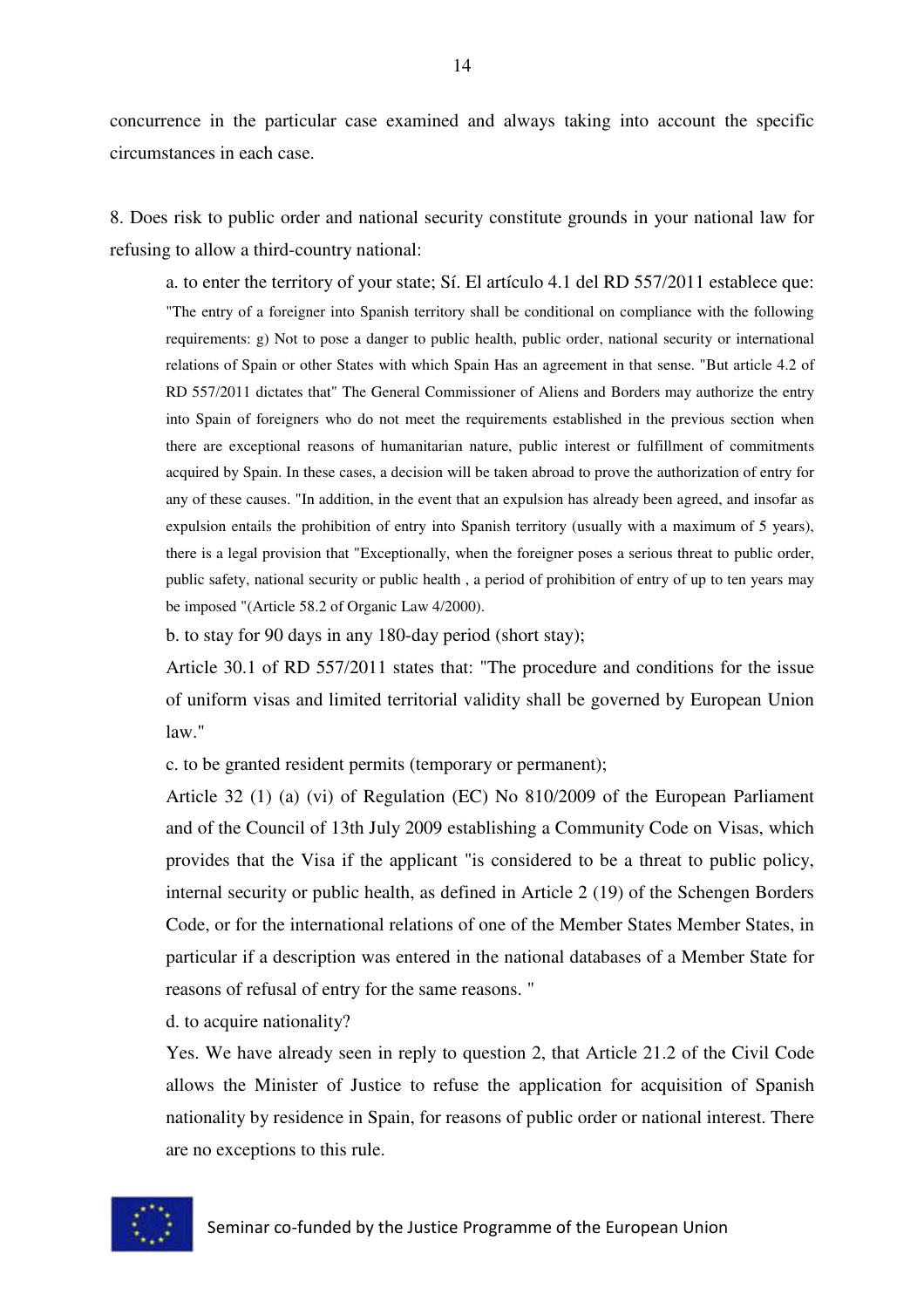If the answer to one of the above sub-questions is "yes", please describe whether public order or national security grounds may be applied in every case or in some categories of cases only. In particular, are there any exceptions if the third-country national is married to a national or there are strong family life concerns (Art. 7 of the Charter of Fundamental Rights of the European Union, Art. 8 of the ECHR) or prohibition of torture and inhuman or degrading treatment or punishment is at stake (Art. 4 of the Charter, Art. 3 of the ECHR)?

9. Does risk to public order and national security constitute grounds in your national law for decisions resulting in:

a. the removal of a third-country national from the territory of the country (a return decision);

Yes, this is provided for in Article 57.1 of Organic Law 4/2000. However, Article 57 (5) states that "The penalty of expulsion may not be imposed, unless the offense committed is that provided for in Article 54 (1) (a) - to engage in activities contrary to national security or May be detrimental to Spain's relations with other countries, or be involved in activities contrary to public order, which are considered to be very serious in Organic Law 1/1992 of 21 February, on the Protection of Citizen Security - or a repeat offense in the commission , within a period of one year, of an offense of the same nature punishable by expulsion, to aliens who are in the following cases: a) Those born in Spain who have legally resided in the last five years; B) Long-term residents. Before taking a decision on the expulsion of a long-term resident, consideration should be given to the length of time they reside in Spain and the links created, their age, the consequences for the person concerned and the members of their family, and the links With the country to be expelled; C) Those who were Spanish of origin and had lost Spanish nationality; D) Those who are beneficiaries of a permanent incapacity benefit for work as a result of an occupational accident or illness occurring in Spain, as well as those who receive a contributory unemployment benefit or are beneficiaries of a public health care benefit aimed at achieving their insertion or social or work reintegration. Nor can it be imposed or, if applicable, enforce the sanction of expulsion to the spouse of the alien who is in any of the situations indicated above and who has resided legally in Spain for more than two years, or their ascendants and minor children, Or persons with disabilities who are not objectively able to provide for

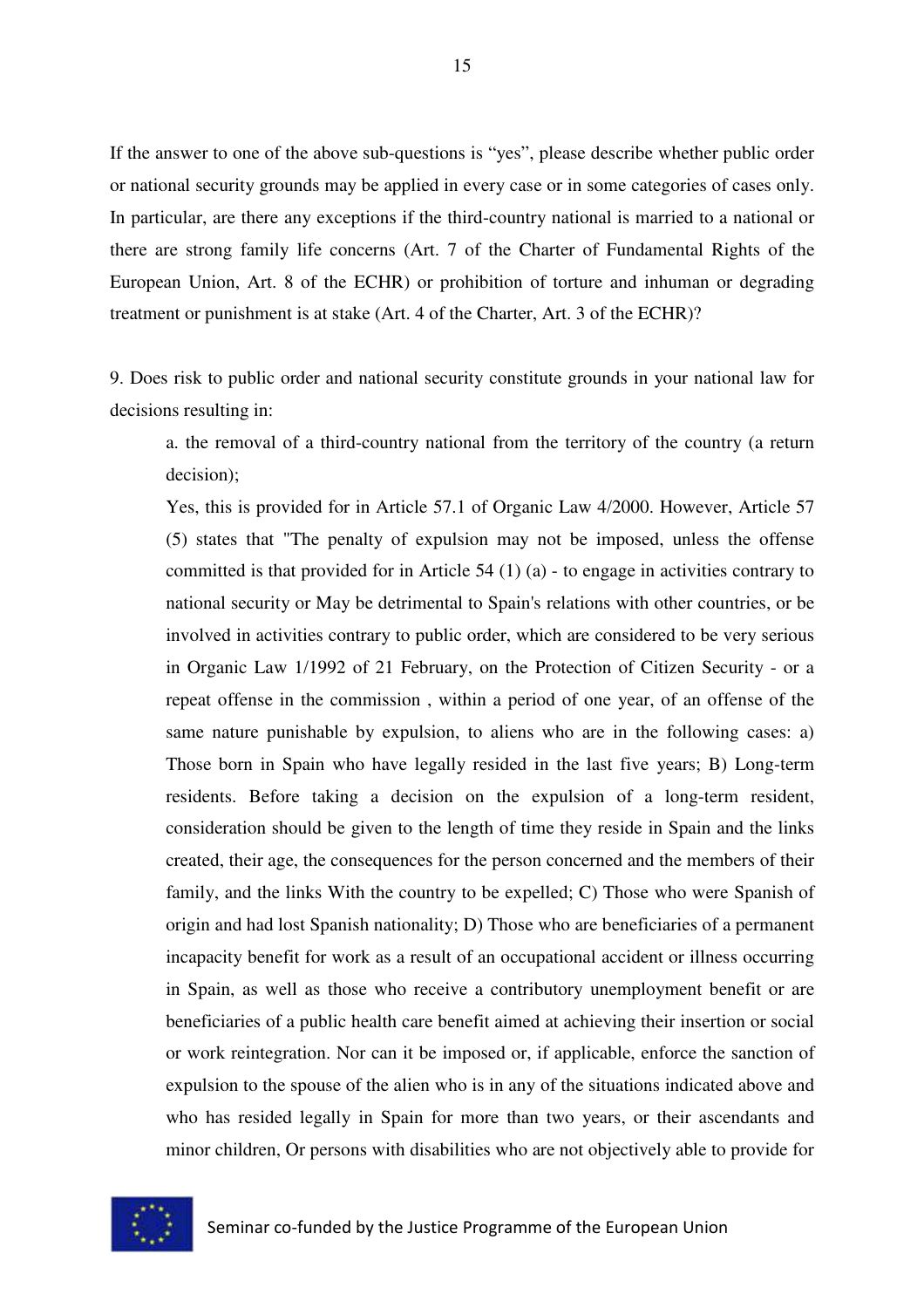their own needs due to their health condition, who are in their charge; And section 57 (6) states that "expulsion may not be enforced when it violates the principle of nonrefoulement or affects pregnant women when the measure may pose a risk to the mother's gestation or health . "

b. the issuing of a return decision without providing an appropriate period for voluntary departure;

 Yes. This is provided for in Article 63 of Organic Law 4/2000 and Articles 234 and 236 of RD 557/2011. No exceptions are foreseen.

c. the withdrawal of residence permits (temporary and permanent);

The expulsion will entail, in any case, the extinction of any authorization to remain legally in Spain, as well as the filing of any procedure that has as its object the authorization to reside or work in Spain of the expelled foreigner. (Article 57.4 of Organic Law 4/2000). Article 57.5 (b) - referred to in subparagraph (a) above - sets out the nuances to be taken into account for long-term residents.

d. the loss of nationality that had been acquired?

Yes, in a way, although the terms of public order or national security are not used. Thus, article 25 of the Civil Code says that "1. The Spaniards who are not of origin shall lose their nationality: b) When they voluntarily enter the service of arms or exercise political office in a foreign State against the express prohibition of the Government. "And article 26.2 of the same text states that:" They may not recover or acquire, as the case may be, Spanish nationality without prior authorization granted by the Government, those who are involved in any of the cases provided for in the preceding article. " No exceptions are foreseen.

If the answer to one of the sub questions is "yes", please describe whether public order or national security grounds may be applied in every case or in some categories of cases only. In particular, address whether there are any exceptions if the third-country national is married to a national or there are strong family life concerns (Art. 7 of the Charter of Fundamental Rights of the European Union, Art. 8 of the ECHR) or prohibition of torture and inhuman or degrading treatment or punishment is at stake (Art. 4 of the Charter, Art. 3 of the ECHR).

10. Please give examples from your court's practice in often repeated situations that have fallen within the scope of the terms "public order" and "national security" in:

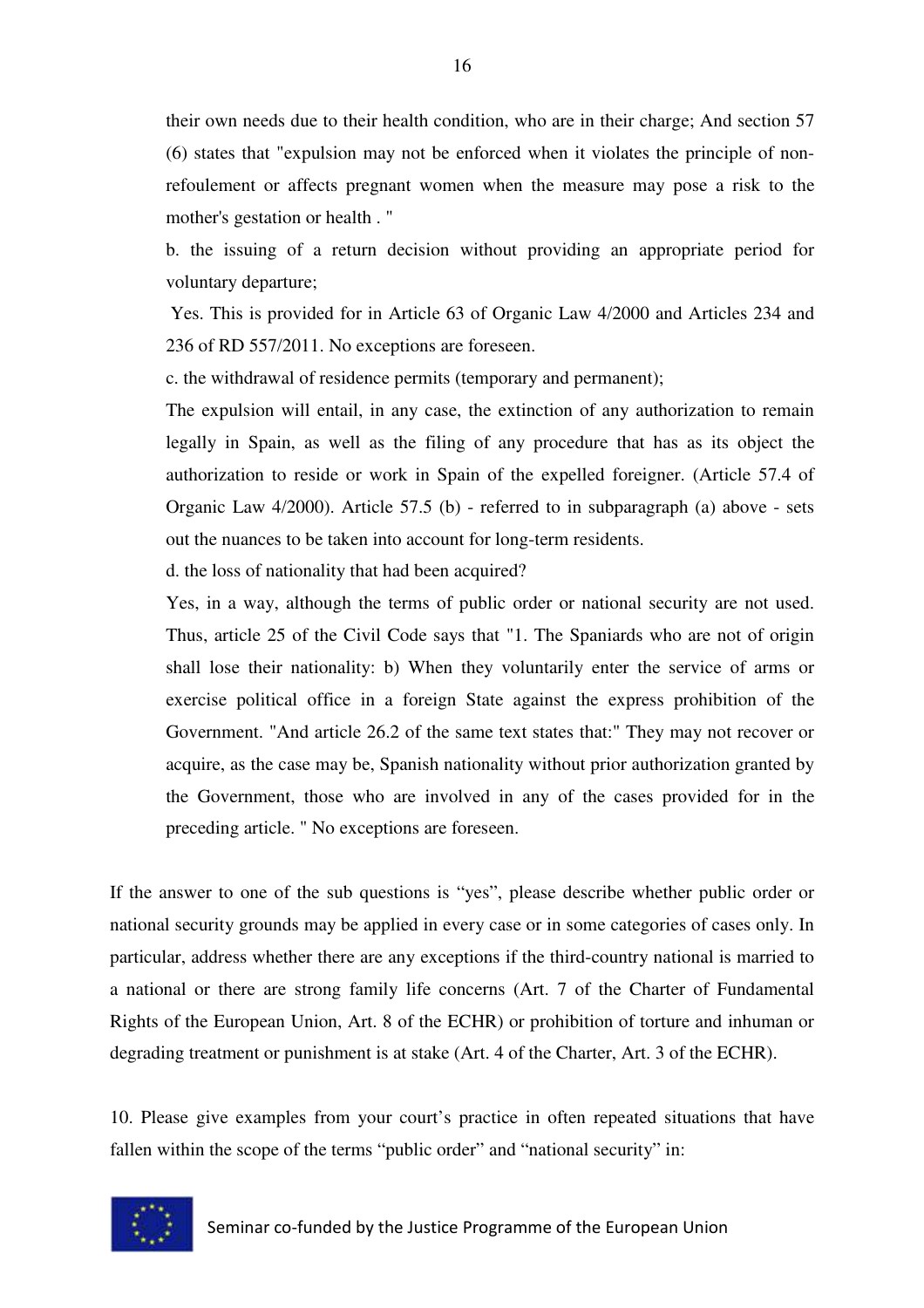a. immigration cases;

b. citizenship cases.

The most frequent cases seen in the Supreme Court have so far referred to cases of refusal of the application for acquisition of Spanish citizenship by residence "for reasons of public order or national interest." They have already been quoted in answering Question 6. There have not been so many cases recently arrived at the Supreme Court in matters of foreigners, concerning public order and national interest; Perhaps it has influenced in this the existential competence regulation in the matter after the reform operated in the Law 29/1998 by the Organic Law 19/2003, because being the competence of the Contentiousadministrative Courts the knowledge in the first instance of "all the resolutions issued in matters of foreigners by the Peripheral Administration of the State or by the competent bodies of the Autonomous Communities ", deciding in the second instance the Chambers of Contentious-Administrative Superior Courts, there was no access to the cassation appeal, which is now possible after the reform in Law 29/1998 by Organic Law 7/2015 (in force on July 22, 2016).

11 Are the following criteria in your case law or the national law used to determine a threat to national security and public order:

- a. personal conduct;
- b. the fundamental interest of society;
- c. genuine, present and sufficiently serious threat;
- d. other?

Please specify whether the above are applicable in immigration or citizenship cases.

These terms are specifically used in Article 15.5.d) of Royal Decree 240/2007 of 16th February on the entry, free movement and residence in Spain of citizens of the Member States of the European Union and of other States party to the Agreement on the European Economic Area, incorporating into Spanish law Directive 2004/38 / EC of the European Parliament and of the Council of 29th April 2004 on the right of citizens of the Union and their family members To move and reside freely within the territory of the Member States, which is not the subject of this seminar, as indicated in section I.2. However, such terms do not appear in the legal regulation on foreigners and nationality that was outlined when answering questions 1 and 2; The criteria used have been mentioned in answering questions 8 and 9.

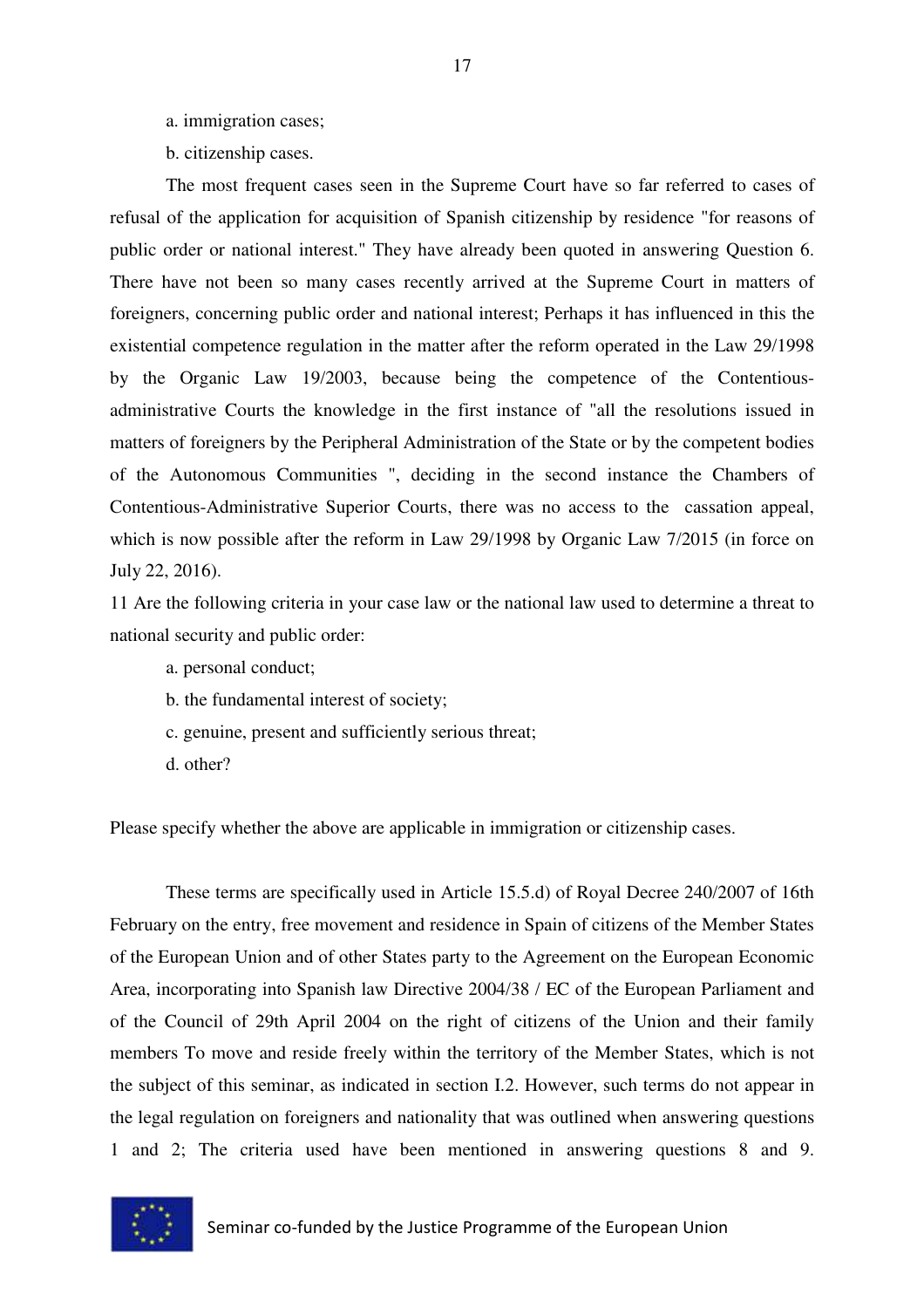In national case-law it is difficult to find criteria as such, although it is possible to identify the appreciation of these elements:

+ In the cases of refusal of the request for acquisition of Spanish nationality by residence "for reasons of public order or national interest" (a foreseen case, as we saw in answering question 2, in Article 21.2 of the Civil Code) and criteria such as "concrete aspect of the applicant's life history" (among others, in judgment of 4th July 2012, appeal cassation 5251/2009), "activities such as the ones appreciated in the case of the appellant here are incompatible with the clause of defense of public order and national interest "-these activities consisted in recording in a report of the CNI that the applicant for nationality had collaborated with the Intelligence Services of his country, having being detected activities of the same that aimed to inform the Moroccan ISs about activities of the Moroccan colony in Spain as well as (Judgment of 20 June 2011, appeal 4517/2008), "the appellant has carried out activities that merit an unfavorable judgment from the perspective of compliance with public order or national interest "- referring to the record of the applicant's membership in a group seeking the imposition of an Islamic State in Tunisia through the use of violence and whose military branch is the Tunisian Combatant group linked to the International Jihad, stating the realization Of activities such as attending a training camp for mujahedeen in Sudan (judgment of 24th October 2011, appeal cassation 5257/2009).

+ In cases of expulsion agreed by the Secretary of State for Security for the appraisal of the commission of a very serious infringement involving participation in activities contrary to national security or that may prejudice the relations of Spain with other countries (provided for in article 54.1 (a) of Organic Law 4/2000, dated 11 January), cited in section 6, the judgment of November 8th, 2016, appeal 164/2016, which could be extracted from the analysis of the "conduct" of the affected, having tried to fully and actively join a jihadist group in Algeria and,after failing, returned to Spain where he continued his radical activity through Facebook where he expressed his desire to become a martyr for the cause. - this analysis was also made in the judgment of 26 October 2015, appeal cassation 1631/2015-

12. Would you consider the following to be a violation of public order that would lead a thirdcountry national being denied a residence permit or given return decision if the third-country national cannot rely on the protection of family or private life and is found guilty of:

- a. shoplifting;
- b. drink driving;

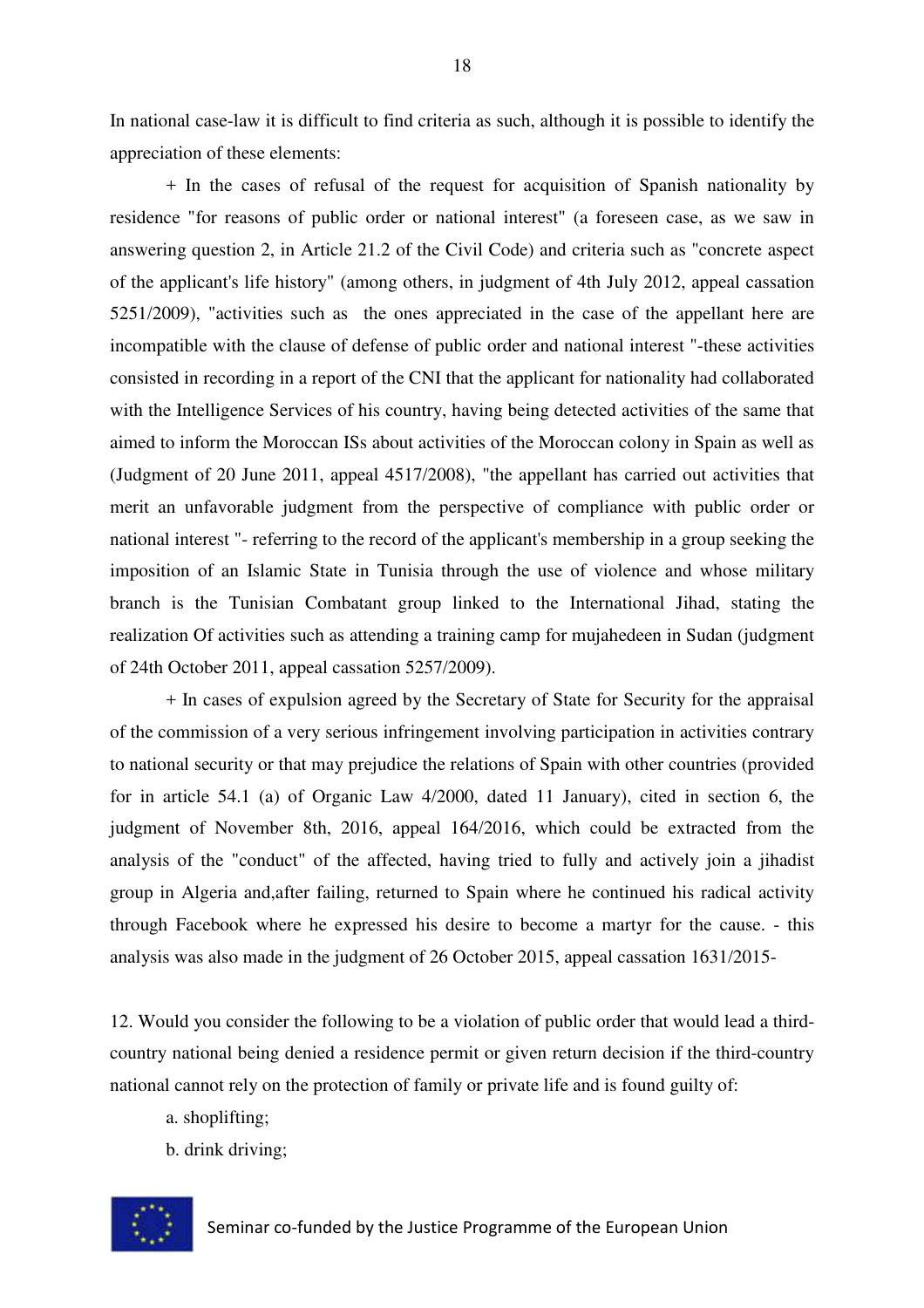- c. tax avoidance;
- d. fare avoidance;
- e. parking offences;
- f. traffic offences;
- g. smuggling small quantities of alcohol/cigarettes (duty avoidance);
- h. hate speech;
- i. contracting a marriage of convenience (a sham marriage).

It is not possible to make an aprioristic assessment of the assumptions outlined, having to be to a case-by-case assessment of the concurrent circumstances in each case.

13. If a third-country national can rely on the protection of family/private life, could the situations described above (in question 12, points a–i) ever lead to the denial of a residence permit or a decision on return? Could removal or denial of a residence permit be dependent on a proportionality test? Please differentiate between situations a–i if necessary.

 The Constitutional Court of Spain has indicated that it is necessary the weighting of the personal and family circumstances of the appellant (in the case of an expelled agreement with a long-term resident ex Article 57.2 of Organic Law 4 / 2000-"Likewise, the foreigner has been sentenced, within or outside Spain, for intentional conduct constituting in our country an offense punishable by deprivation of liberty for more than one year, unless The criminal record had been canceled. "), Regardless of the specific legal nature of the expulsion measure adopted, taking into account the provisions of Council Directive 2003/109 / EC of 25 November 2003 on the statute Of long-term resident third-country nationals - Article 12 of which obliges the family circumstances to be weighed in any expulsion decision (also, therefore, in which it has no sanctioning nature) - judgment of the Constitutional Court of 28 November 2016 , Appeal of Amparo 201/2016 (FJ 3) and, in the same sense, judgment of January 30th, 2017, Amparo Appeal 1920 / 2015-

14. How do you protect the best interests of a child with regard to national security and public order? Please illustrate with examples. Can a third-country national be removed from your country if he/she is the only 'home maker' guardian to a national of your country (for example, if the national of your country is a minor) and there are strong indications that the

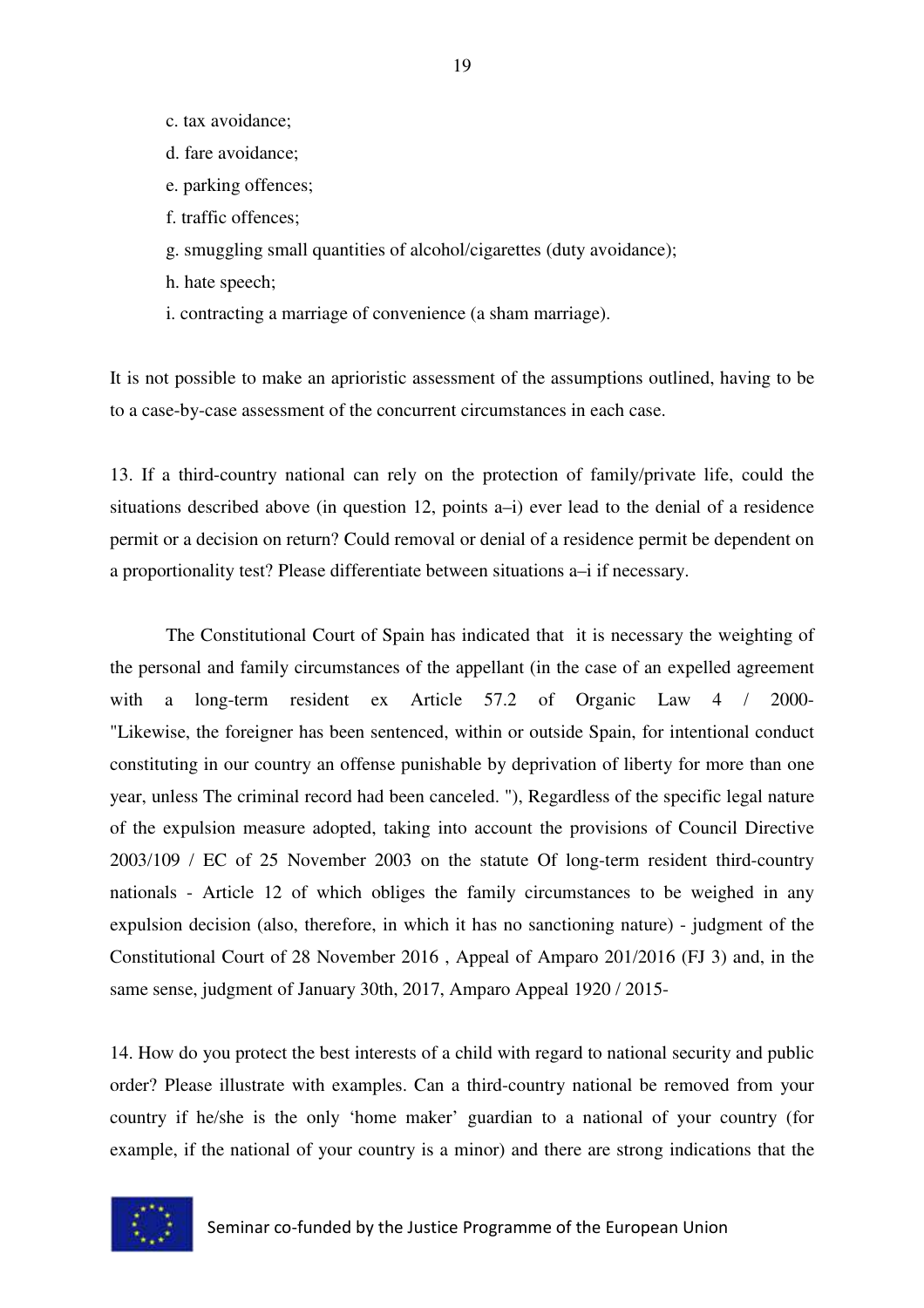third-country national continuing to stay in your county is a threat to national security or public order?

This is a casuistry issue, there are some cases in which the Administrative Court of the Supreme Court has ruled on that protection of the child:

**The judgment of the Supreme Court of January 10th, 2017, appeal 961/2013** issued after the ruling by the ECJ in a judgment of  $13<sup>th</sup>$  September 2016, case C-165/14 (ECJ 2016, 341 ), in which it was reasoned that, in view of what was declared by the Court of Justice of the Union, Article 31.4 of Organic Law 4/2000 should not apply to the case examined. It prohibited unconditionally granting residence to those who had a criminal record, a provision that had determined the dismissal of the administrative contentious appeal in the previous instance, coinciding with the Spanish High Court with the instance in which, given the circumstances involved, that is, being the parent of two children in his charge, Citizens of the European Union, fully educated and properly cared for by the parent, should have granted the applicant residence authorization for extraordinary As it was in process of cancellation of criminal records, as indeed happened later. In addition, the Supreme Court found that the applicant's children fulfilled the requirements of Article 7 (1) (d) of Directive 2004/38, while denying the father the residence permit he requested would mean leaving the territory of the European Union Their children, citizens of the Union.

 **The judgment of the Supreme Court of October 2nd, 2015, appeal in cassation 4089/2014**. In a case where it was agreed that the Spanish national territory should be returned to a Moroccan national for failure to comply with the ban on entry into Spain and the rest of the European Schengen area after having been expelled, in the light of the appellants' allegations the restitution agreement, and his spouse, of Spanish nationality and, subsequently, the daughter of both, a minor, of Spanish nationality, born in Spain. The Supreme Court, taking into consideration the The Spanish Constitutional Court in Judgment 186/2013 of November  $4<sup>th</sup>$  on the obligation of ordinary jurisdiction to respect the necessary integrated interpretation of Article 13, in relation to Article 8, both of the ECHR, should verify if it was proportional "given the circumstances of the specific case to adopt the decision of expulsion from the national territory and the sacrifice that leads to family coexistence is proportional to the purpose of this measure, which is no different that the question posed in the case of Article 57.2 LOEx tto ensure public order and public safety, in line with Directive 2001/140 / EC of 28 May, " The court appreciates that in the resolution of the appeal against the presumed dismissal of the request for the ex-officio review of the return order, the personal

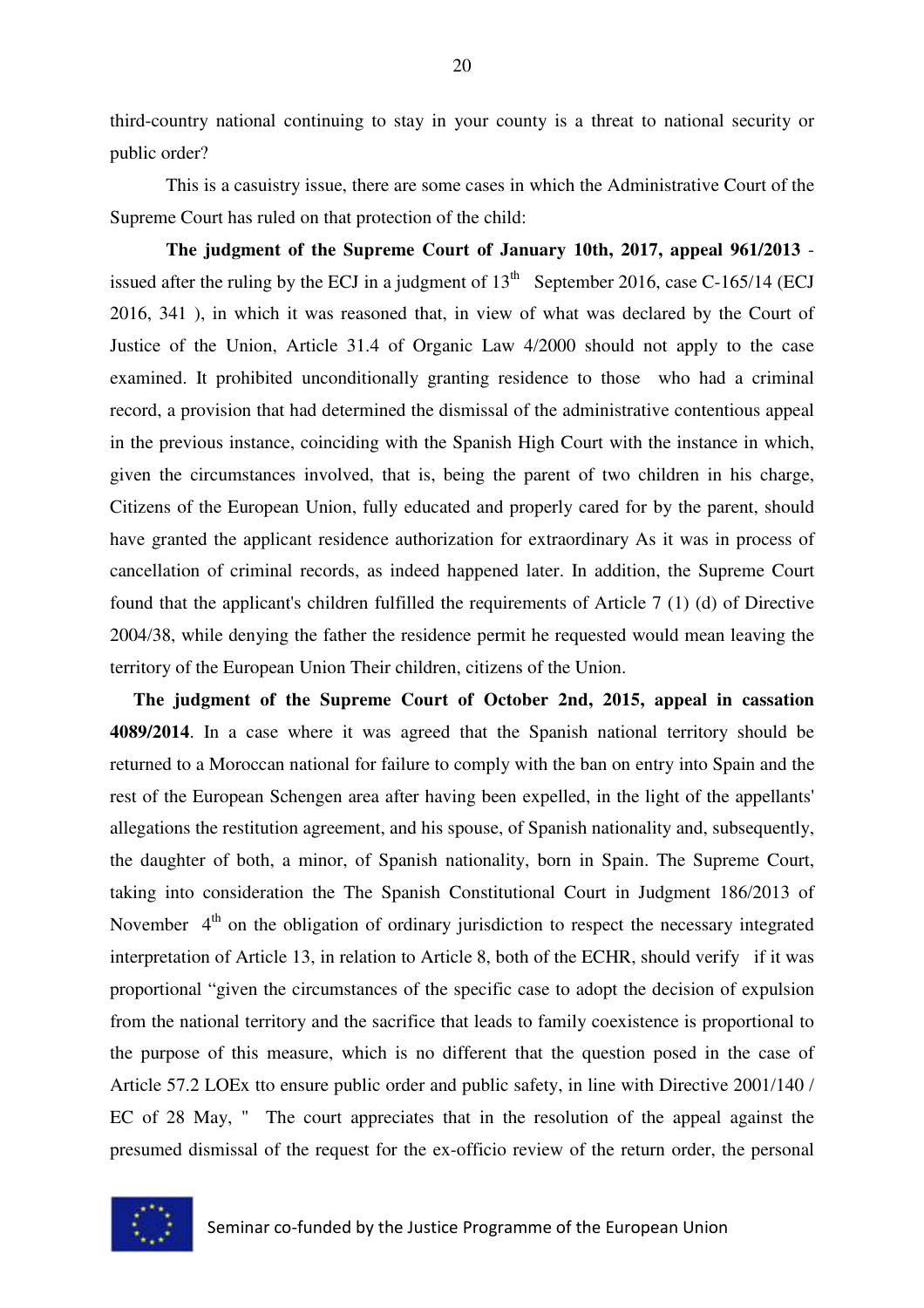and family circumstances of the appellants must be weighed, as well as the sacrifice that the said measure and its prohibition effect entry into Spanish territory meant for the right to family life and the protection of the family and minors, but given the impossibility of weighing the circumstances concurrent, failing to state the reasons that determined the expulsion order of the Spanish territory and prohibition of entry. It partially considers the cassation appeal, ordering the retroaction of the actions to the Administration, so that, after accreditation of the actionss that determined the expulsion previously agreed, resolves the request for an ex officio review of the return order, verifying whether, given the circumstances of the specific case, expulsion from the national territory and prohibition of entry and sacrifice for the family coexistence of the appellants and their minor children, is proportional to the seriousness of the facts and to the purpose that these measures are aimed at.

15. Would you consider terrorism, smuggling of people, child abuse, trading in weapons, crimes committed by repeat offenders or drug dealing to be offences with regard to public order or national security that may lead to:

a) loss of nationality that had been acquired;

 This question was already answered in question 9.d). If applicable, the procedure for declaring lesivity of acts that can be annulled could be used. (Article 107 of Law 39/2015, of October 1st, of the Common Administrative Procedure of Public Administrations)https://www.boe.es/buscar/act.php?id=BOE-A-2015-10565

b) the denial of a residence permit or issuance of a return decision? Yes, in the theoretical aspect, although it would have to be a casuistic assessment of the concurrent circumstances in each case.

16. If a third-country national has been excluded from protection on the grounds of Art. 1F of the 1951 Refugee Convention, is he/she automatically considered to be a [serious] threat to public order or national security and does he/she have to be removed from the country without any additional examination of the actual and current risk? If a separate procedure is required in order to take a return decision, is it necessary to take into account the following criteria:

- a. personal conduct;
- b. the fundamental interest of society;
- c. genuine, present and sufficiently serious threat;
- d. other?

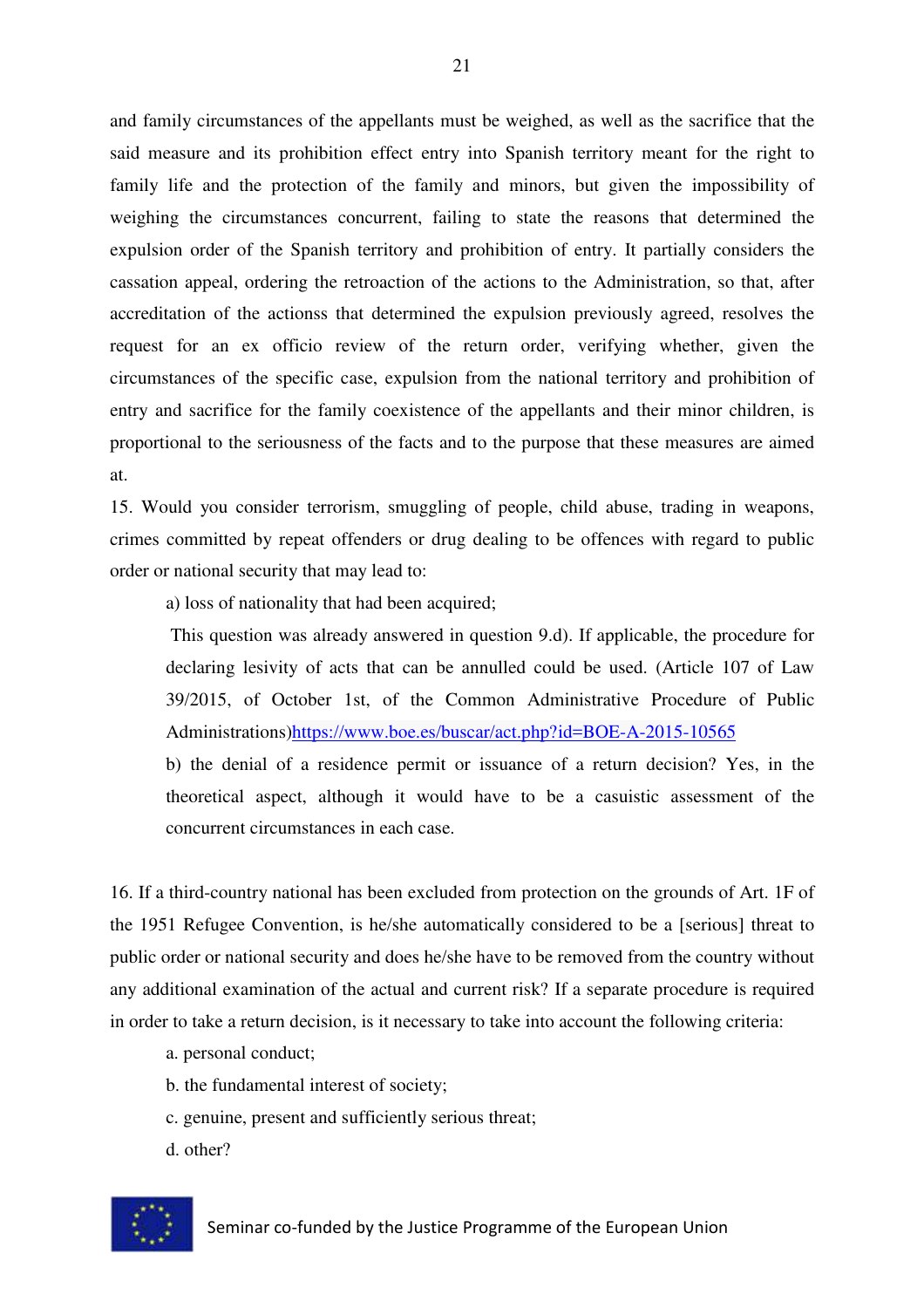The main rule in Spanish domestic law on asylum is **Law 12/2009, of October 30th, regulating the right of asylum and subsidiary protection**, which regulates in its articles 8 and 11 the causes of exclusion both from the Right of Asylum and subsidiary protection (substantially in accordance with Articles 8.2 and 11.1 with the provisions of Article 1.F of the 1951 Geneva Convention). For its part, article 37 of the law provides that: "The refusal to process or deny applications for international protection will determine, as appropriate, the return, restitution, expulsion, compulsory departure of Spanish territory or transfer to the territory of the State responsible for examining the application for asylum of the persons who requested it, unless, in accordance with Organic Law 4/2000, dated January 11, and its implementing regulations, any of the following Assumptions: a) That the interested person is eligible to stay in Spain in a situation of stay or residence; B) that their stay or residence in Spain should be authorized for humanitarian reasons, as defined in the regulations in force. "In contrast, revocation of international protection (among other cases, if one of the cases of exclusion of articles 8 and 11) "will entail the immediate application of the regulations in force in matters of immigration and immigration, and, where appropriate, the processing of the corresponding administrative sanctioning file for expulsion from the national territory of the person concerned, in accordance with the provisions of article 57 "of Organic Law 4/2000, of January 11th, and in its development regulations." Although "no revocation or eventual expulsion may determine the sending of the interested parties to a country in which there is danger to their life or their freedom or in which they are exposed to torture or to inhuman or degrading treatment or, where no protection has been provided against the return to the pursuing or risky country. "- Article 44 of Law 12 / 2009

-17. Can you give examples of cases in which family or private life is given priority over national security or public order? Please describe them briefly. We refer to the answer in questions 13 and 14.

18. Do you experience tensions between the automatic protection given by Art. 4 of the Charter of Fundamental Rights of the European Union (Art. 3 of the ECHR) and national security that calls for removal? Could you give examples of your national practice? An example of such tension was reflected in the judgment of the Supreme Court of 5th December 2012, appeal cassation 1723/2012. This was a denial of international protection as it was found that the applicant was a threat to the community (having been convicted in Spain for being a prominent member of a terrorist group, having actively collaborated with the leaders of a training camp Bosnia and Herzegovina). The majority decision of the chamber can be summarized as it was considered correct that the denial of international protection decision did not decide on the principle of non-refoulement, inasmuch as a decision had already been issued expulsion in a procedure for foreigners, Where the application of the same principle had already occurred. However, the judgment had an extensive Private Vote in which it was considered that the processing of a previous expulsion file did not constitute a procedural obstacle or material that prevented the examination of the question raised regarding the recognition of the principle of non-refoulement and concluded, in the case under examination,

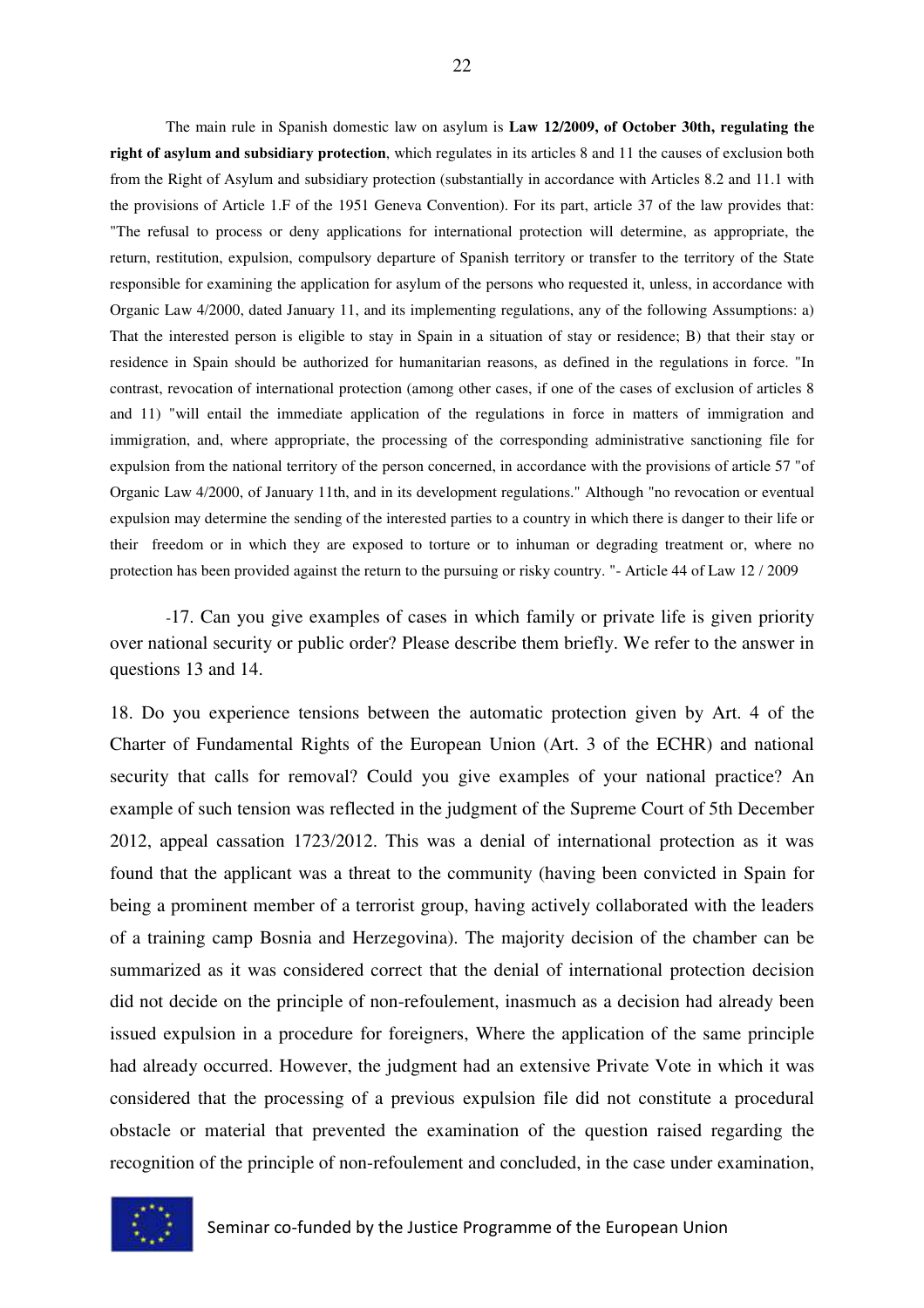that it was appropriate to recognize in the asylum file the implementation of that principle, consisting namely in giving express order that in no case should the expulsion of Spain determine the forced return to Syria.

#### **C. Procedural issues. Fairness of the procedure.**

19. If a decision reviewed by a judge is based on national security or public order grounds, does it always contain legal and factual reasons? On what conditions can an administrative authority refrain in full or in part from justifying such a decision?

 As it has been foreseen in answering the above questions, the motivation of the administrative decision based on reasons of public order or national security is required. For example, in answering Question 6, we have already seen how the Supreme Court interprets the requirement that the refusal of the request for acquisition of Spanish nationality by residence be made "for reasons of public policy or national interest" ex Article 21.2 of the Civil Code, and, among others, in the judgment of July 4, 2012, RC 5251/2009, where it was also pointed out that: "... a refusal resolution is not founded and justified as the one that is the subject of this process. That must be reasoned according to article 21.2 of the Civil Code, invoking reports that do not appear in its content and can not be assessed by the interested party or be subject to judicial control, preventing the judicial protection that generally guarantees Article 24 the Constitution. [...] ", and with respect to the invocation of different precepts of Law 9/1968, dated April 5th, Official Secrets, maintaining the" reserved "nature of the reports of the CNI and to provide information, even brief or summarized, on the content of those reports, the Council of Ministers should be asked for prior authorization, the Supreme Court replied that "... nothing would prevent the application of the reference authorization". On other occasions, as we have already seen in replying to question 6, the Supreme Court considered that the minimum amount of information on the reasons for its decision had been provided by the Administration or that the reports in the file did provide such minimum report informing on the essential reasonings to consider the administrative decision justified.

20. If a decision is based on national security or public order grounds, do the party, his/her lawyer and a judge reviewing a decision have the same access to the legal and factual reasons of this decision provided by the administrative authority?

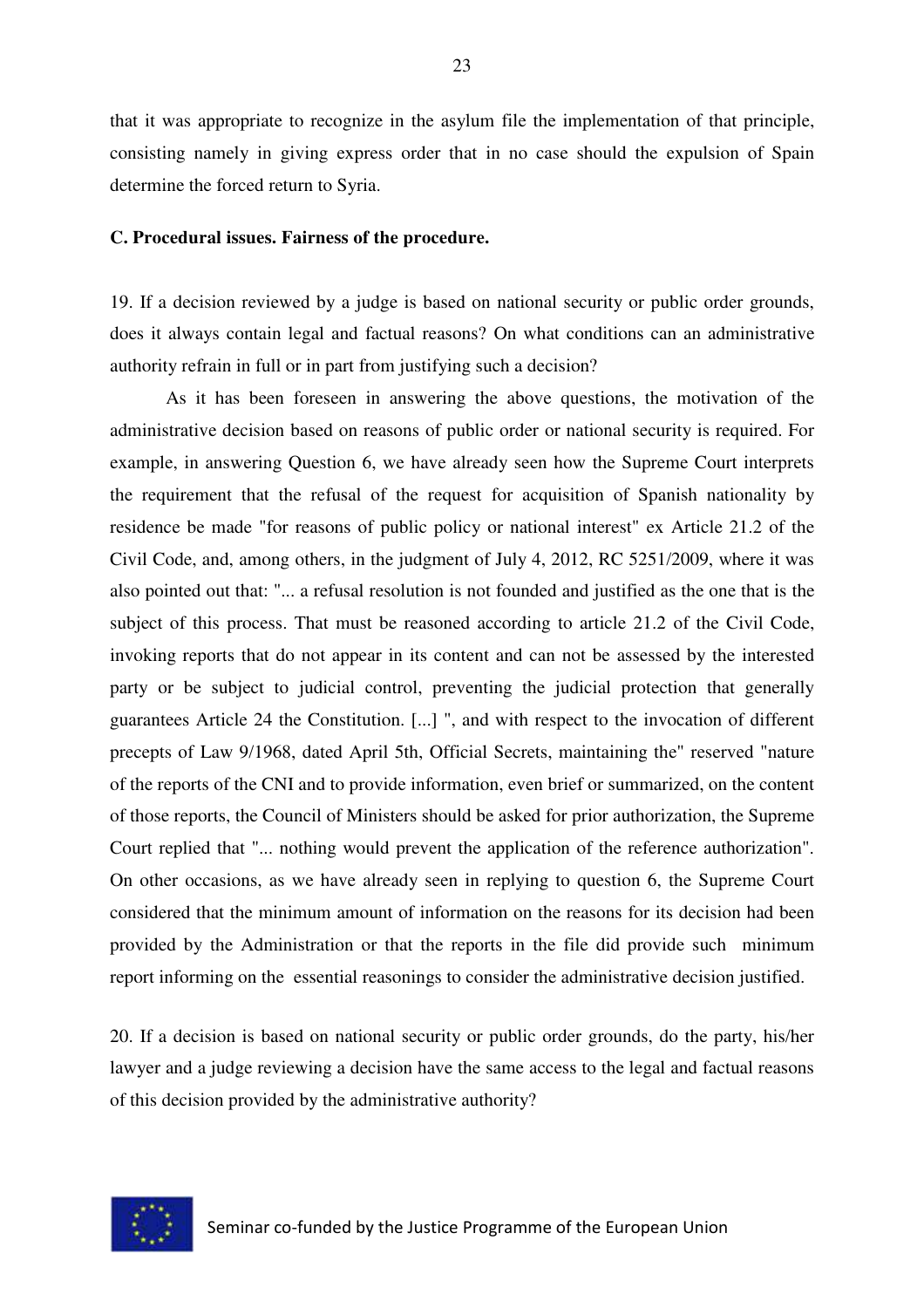21. Is evidence that substantiates the establishing of facts (grounds) that constitute a risk to national security or public order always open to:

a. a judge;

b. a party to the procedure;

c. a counsellor (lawyer) representing a party?

Questions 20 and 21: In principle, they all have the same access to the documents that they have in the administrative file, which served to justify the administrative decision based on reasons of public order or national security; Although article 48.6 of Law 29/1998 provides that the documents classified as official secrecy shall be excluded from the file sent to the judicial body, by means of a reasoned decision, and shall be recorded in the index of documents and at the place where the records are located the excluded documents.

22. Is every judge allowed to have access to classified evidence or is it necessary to obtain a special certificate (security clearance) and undergo a vetting process? Is this procedure mandatory for all judges or only to those who are ruling on national security cases and have access to classified evidence?

According to Law 9/1968, dated April 5th, of Official Secrets, "classified material" will be classified in the categories of secrecy and reserved according to the degree of protection they require; The cancellation of any such qualifications will be arranged by the body that made the respective declaration, usually the Council of Ministers. The refusal to do so may be appealed through a judicial process (denied access by the Council of Ministers, the jurisdiction to hear the appeal in a single instance corresponds to the Administrative Court of the Supreme Court, as occurred, inter alia, in the Appeal Litigation procedure No. 602/1996, terminated by judgment of April 4th, 1997, ordering the Government to cancel the classification as a secret matter).

23. If facts or evidence that constitute a risk to national security or public order are not open to a party to a procedure and his/her counsellor (lawyer) representing the party, are there any mechanisms in your law or courts' practice that ensure 'Equality of Arms' between the parties to the proceedings and make evidence that was not disclosed to the party and his/her lawyer available in another way with a view to adversarial argument (e.g. a summary of the evidence is presented to the party or a specially vetted lawyer is allowed to see the case file in order to

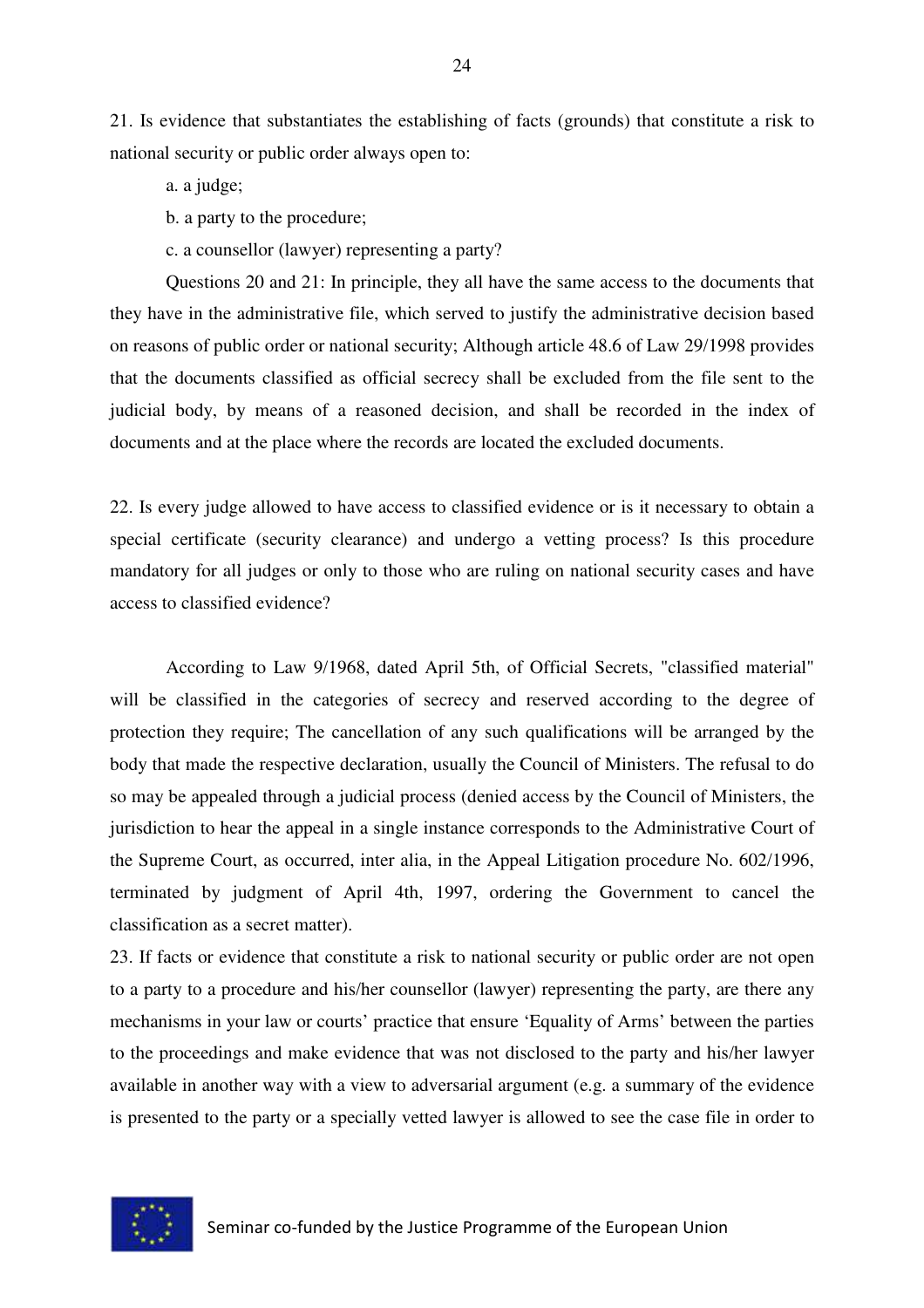defend the interests of the third-country national)? Please describe how this mechanism works in practice, when it was established and its legal grounds.

 It is understood as answered in the answers given to questions 6 and 19 to 22; If a party (the foreigner) considers that the administrative decision is not sufficiently reasoned, he/she must go to court (although there is usually always the possibility of a previous administrative review), where, if some info is not included in the administrative file, the documents on which the administrative decision was based shall be claimed by the judge or the court. The State, Autonomous Communities, provinces, local authorities and other entities of public law may not refuse to issue certifications and testimony being requested by the courts or oppose to exhibit the documents they have in their offices and archives, except when the documents required are legally declared as classified or secretive. In this case, a reasoned statement will be addressed to the court. (Article 332.1 of Law 1/2000, of January 7th, on Civil Procedure, which is extrably applicable in contentious-administrative matters)

24. If evidence that substantiates the establishing of facts (grounds) that constitute a risk to national security or public order is not open to a party to a procedure or his/her counsellor (lawyer), is the judge allowed to verify the lawfulness of the denial of access to such evidence and does the judge have the competence to disclose such evidence to the party to the procedure? Please describe the grounds and mechanism of judicial control in relation to the denial of access to a case file due to its confidentially on grounds of its classified character (state secrecy or similar).

Answered in questions 22 and 23.

25. Is evidence admitted by judges during court procedures in immigration and citizenship cases always available to the parties with a view to adversarial argument or are special protective measures applied to sensitive documents that do not allow the disclosing of such evidence to a party? Are there any special mechanisms applied to ensure 'equality of arms' between the parties to proceedings if a document is not disclosed to a party?

 We understand to have already answered in the previous questions. 26. Are full judgements and their legal and factual reasons in immigration and citizenship cases always open to the parties and their counsellors? Are there any restrictions regarding the reasons for a judgement in relation a party or their counsellor if that judgement is based on national security or public order grounds?